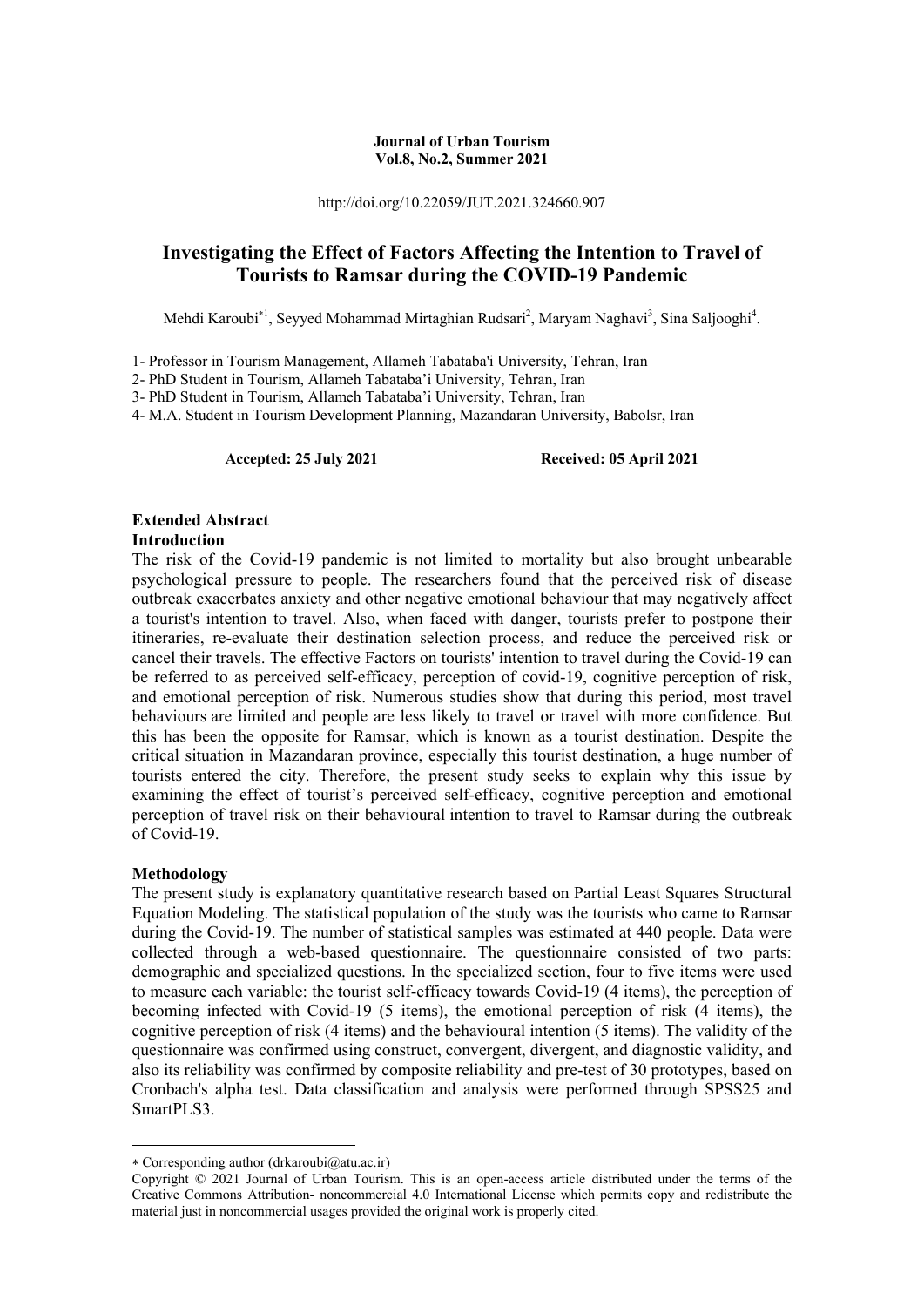#### **Results and discussion**

The research findings showed that the tourist emotional perception of risk was higher than other variables. In testing hypotheses, from the tourists' point of view, the tourist self-efficacy of Covid-19 has a negative effect on their perception of Covid-19 (t-Value = 6.842 and  $\beta$  = -0.498). hence, Hypothesis H1 is confirmed. Tourists' perception of becoming infected with Covid-19 has a positive and direct effect on the emotional perception of travel risk (t-Value  $=$ 2.883 and  $\beta = 0.306$ ), hence the H2 hypothesis is confirmed. Tourists' perception of getting infected by Covid-19 has a positive and direct effect on the cognitive perception of risk (t-Value  $= 4.790$  and  $\beta = 0.444$ ), hence the H3 hypothesis is confirmed. Tourists' perception of being infected with Covid-19 has a positive and direct effect on their behavioural intention when traveling to Ramsar (t-Value = 2.232 and  $\beta$  = 0.288), hence the H4 hypothesis is confirmed to be 96 1.96. Tourist emotional perception of risk has a positive and direct effect on their behavioural intention when traveling to Ramsar (t-Value =  $3.155$  and  $\beta$  = 0.324), hence the H5 hypothesis is confirmed. Tourists cognitive perception of risk has a positive and direct effect on their behavioural intention when traveling to Ramsar (t-Value =  $2.035$  and  $\beta = 0.271$ ), hence the H6 hypothesis is confirmed.

### **Conclusion**

Finally, the present study examines the effects of Covid-19 on changes in behavioural patterns among tourists and shows that given the global warning about recurrence and emergence of infectious diseases such as Covid-19 and the awareness of managers and planners about such diseases, it is necessary to study the perceptions of risk and new tendencies of the travel pattern to facilitate the possibility of planning and compiling appropriate strategies and actions for similar events. Regarding the planning and presentation of strategies, Ramsar destination management just pursues the goals of the government and Ministry of Health and Medical Education, to reduce the spread of the virus in the city, so the issue of tourism is their last priority. In order to tourism be able to return to its original condition quickly, and according to these research findings (which was found that tourist emotional perception of risk (i.e., tourists' concerns in different dimensions) is higher than other variables), they should focus on reducing the travel risk perception of tourists and the Covid-19 threat through implementing the strategy of "travel communications based on Covid-19" in Ramsar.

**Keywords:** Urban Tourism, COVID-19 Pandemic, Risk Perception, Intentional Behavior, Ramsar Destination.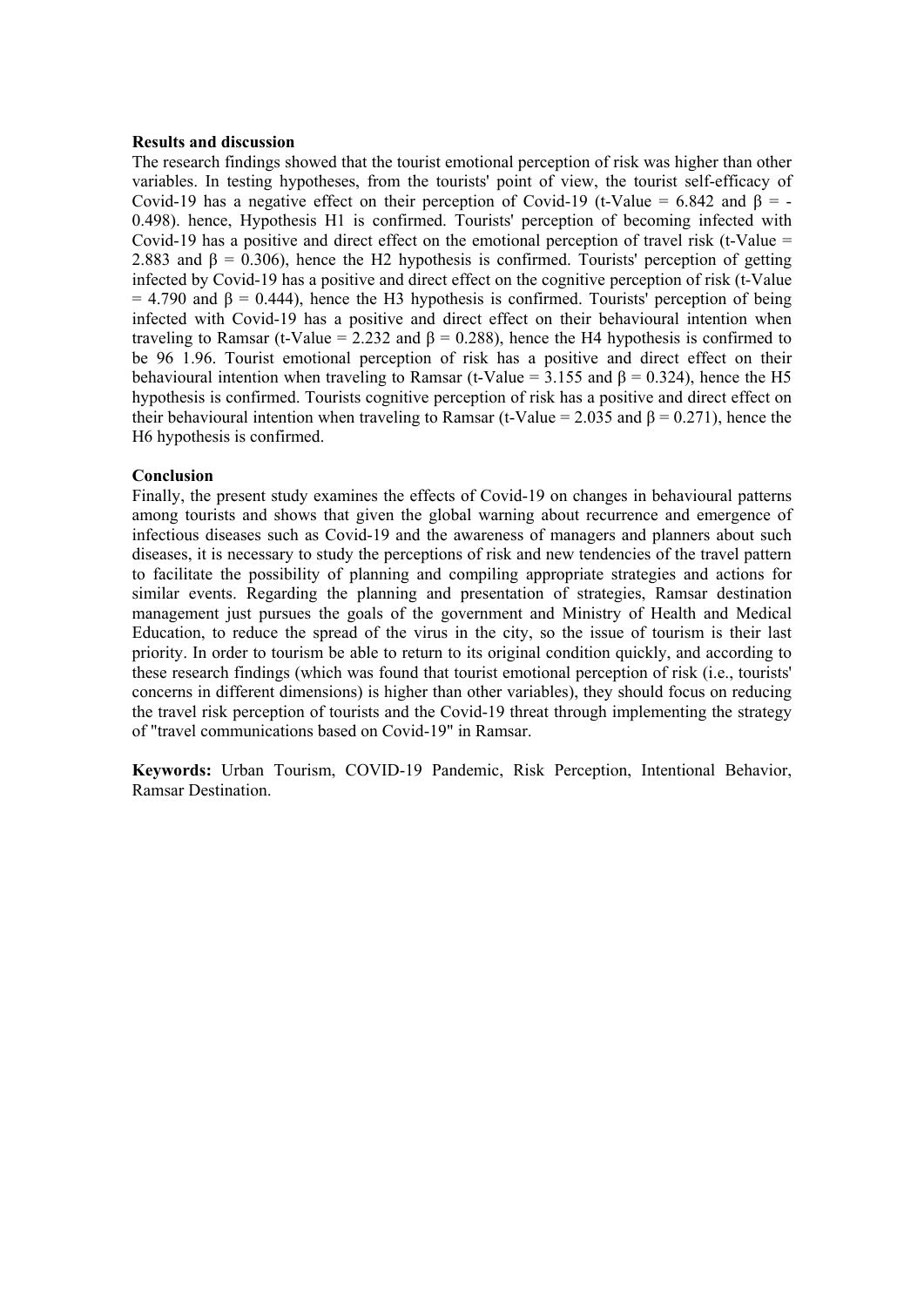### **فصلنامه گردشگري شهري، دورة ،8 شماره ،2 تابستان 1400 صص. 1-16**

http://doi.org/10.22059/JUT.2021.324660.907

# **بررسي تأثير عوامل مؤثر بر تمايل به سفر گردشگران به مقصد شهري رامسر در طول دوره شيوع كوويد19-**

**-** استاد مديريت جهانگردي، دانشگاه علامه طباطبائي، تهران، ايران<sup>1</sup> **مهدي كروبي سيد محمد ميرتقيان رودسري -** دانشجوي دكتري گردشگري، دانشگاه علامه طباطبائي، تهران، ايران **مريم نقوي -** دانشجوي دكتري گردشگري، دانشگاه علامه طباطبائي، تهران، ايران **سينا سلجوقي -** دانشجوي كارشناسي ارشد برنامهريزي توسعه گردشگري، دانشگاه مازندران، بابلسر، ايران

**تاريخ دريافت: 1400/01/16 تاريخ پذيرش: 1400/05/03** 

### **چكيده**

خطر همهگيري كوويد19- نهتنها به تهديد زندگي و مرگومير محدود نميشود، بلكه منجر به تشديد نگرانيهـا و ساير رفتارهاي احساسي منفي ميشود و ممكن است بر قصد گردشگر براي سفر تأثير منفي بگذارد و يـا بـهطـور كل منجر به ارزيابي دوباره فرآيند انتخاب مقصد شود؛ همچنين ممكن است بيتـأثير باشـد. پـژوهش حاضـر نيـز باهدف بررسي تأثير عوامل ذهني بر تمايلات گردشگران به سفر در دوران همهگيري كوويد19- صـورت پذيرفتـه است. اين پژوهش، ازنظر هدف، تبييني، و بر اساس ماهيت از نوع كمي مبتني بر مدلسـازي معـادلات سـاختاري مبتني بر حداقل مربعات جزئي است. جامعه آماري پژوهش، افرادي هستند كه در زمـان همـهگيـري كوويـد،19- اقدام به مسافرت به شهر رامسر نمودند. تعداد نمونه آماري 440 نفر برآورد شد. دادهها از طريق پرسشنامه مجازي جمعآوري شدند و طبقهبندي و تحليـل دادههـا از طريـق نـرمافزارهـاي 25SPSS و 3SmartPLS انجـام شـد. يافتههاي پژوهش نشان داد كه ادراك احساسي خطر سفر گردشگران (يعني نگرانيهاي گردشگران از كوويد19- در ابعاد مختلف) نسبت به ساير متغيرها بيشتر بوده است. در آزمون فرضيات دريافت شد كه خود كارآمدي ادراكي گردشگران بر درك آنها از كوويد19- تأثير منفي ميگذارد. بهعلاوه، ادراك گردشگران از كوويـد19- بـر ادراك شناختي و احساسي خطر سفر و نيز تمايلات گردشگران تأثير مثبت گذاشته است. بـهعـلاوه ادراك گردشـگران از كوويد–١٩ و ادراك شناختي و احساسي خطر سفر بر تمايلات گردشگران نسبت به سفر به رامسر در زمـان شـيوع كوويد19- تأثيرگذار بودند. بهعنوان مهمترين پيشنهاد، اتخاذ و اجراي راهبرد "ارتباطات سفر مبتنـي بـر كوويـد- 19" در مقصد گردشگري رامسر" توصيه ميگردد.

**واژگان كليدي:** گردشگري شهري، كوويد،19- ادراك خطر، تمايلات رفتاري، مقصد رامسر.

**.**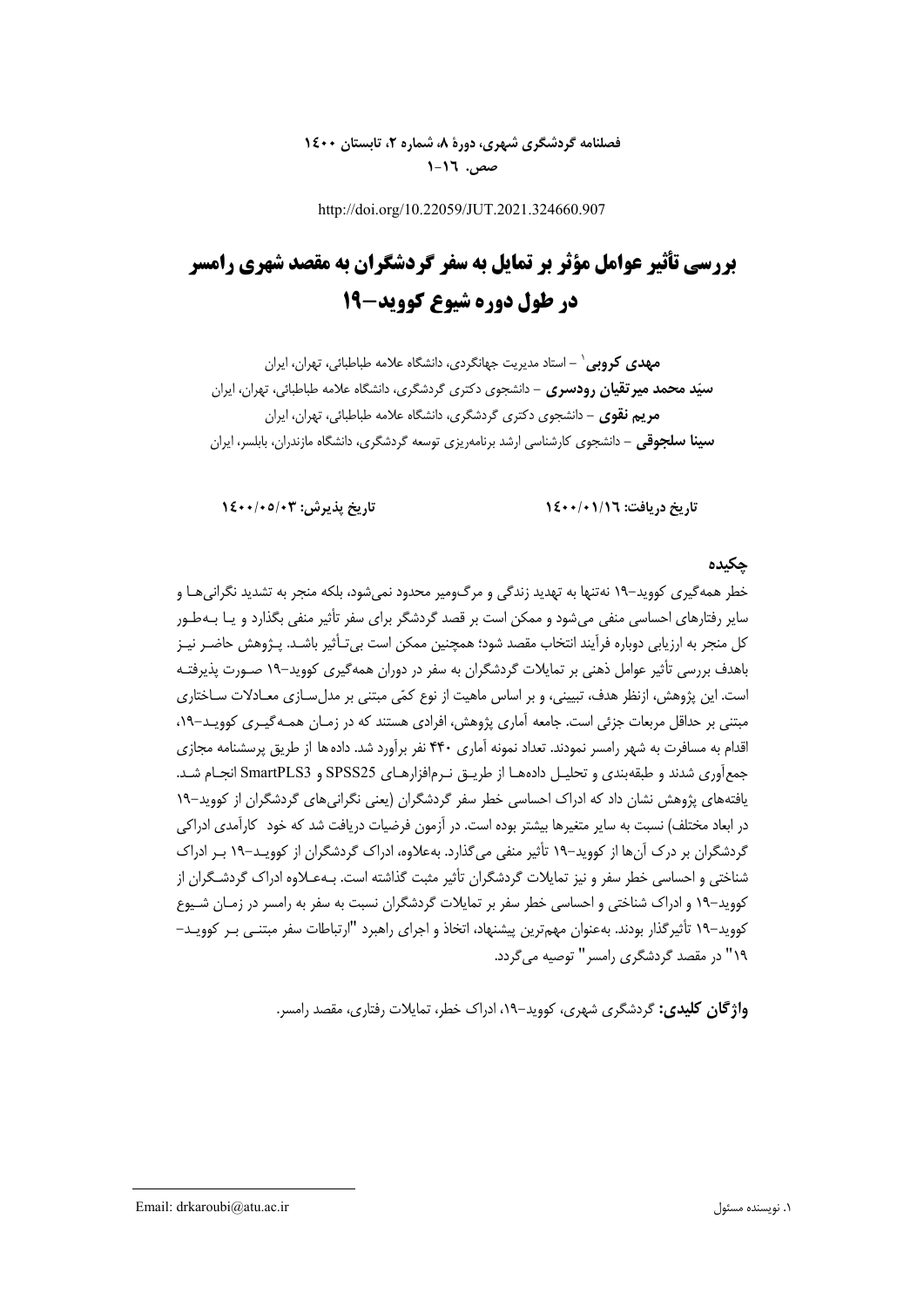#### **مقدمه**

تا به امروز، گردشگري بحرانهاي مختلفي را پشت سر گذاشته، اما كوويد،19- ويرانگرتـر از هـر بحـران ديگـري بـراي گردشگري در تاريخ معاصر بوده (,2020:188al et Gretzel (و بهطور قابلتوجهي بر سيستمهـاي اقتـصادي، سياسـي،  $R$ asoolimanesh et al,2021:1; Sigala,2020:312; Nashirah & ) فرهنگي اجتماعي جهان تأثير گذاشـته اسـت ( ,2020:190Sofian(. بهنوعي، گردشگري در مواجهه با كوويد،19- زمينگير شده است. بر اساس پيشبينيهاي سازمان جهاني گردشگري، با تداوم همهگيري كوويد،19- گردشگري، سقوط 75 درصدي در اقتصاد گردشگري را تجربه خواهـد نمود؛ البته سازمان جهاني گردشگري انتظار دارد كه آمار در سال 2021 روند صعودي داشته باشد، اما رسـيدن بـه سـطح سال ،2019 بين دو و نيم تا چهار سال زمان نياز خواهد داشت (,2021:2al et Abbas(. مانند همه كشورها، كوويد،19- گريبان ايران و گردشگري ايران را به بدترين شكل گرفته است. اولين مورد كوويد١٩ - ايران در ٣٠ بهمـن ١٣٩٨ در قـم ثبت شد و پسازآن، به تمام نقاط ايران انتشار پيدا كرد و پس از گذشت 13 ماه، نوع جهـشيافتـه انگليـسي، آفريقـايي و هندی ویروس در ایران جولان میدهد`. در زمینه گردشگری نیز، وزارت میراث فرهنگی، صنایعدستی و گردشگری، ضرر منتج از همهگيري كوويد19- را 38000 ميليارد ريال اعلام كرده است. با توجـه بـه تعـداد گردشـگران ورودي صـفر بـه كشور، ايران در حال سپري كردن يكفصل مرده<sup>٦</sup> است. البته، گردشگري داخلي بهطور كامل از بين نرفته است و شـكل سفرهاي داخلي در ايام شيوع ويروس كوويد19- تغيير كرده است (قربـانزاده و عابـدي:1399، 146). خطـر همـهگيـري كوويد19- تنها به تهديد زندگي و مرگومير محدود نميشود، بلكه فشار رواني بسيار زيادي را نيز به افراد تحميل كـرده است (Cao et al,2020:1). پژوهشگران دريافتند كه خطر ادراكـي از شـيوع بيمـاري باعـث تـشديد اضـطراب و سـاير رفتارهاي احساسي منفي ميشود كه ممكن است بر قصد گردشگر بـراي سـفر تـأثير منفـي بگـذارد (,2019:1Wolff(. همچنين، هنگام مواجهه با خطر، گردشگران ترجيح ميدهند برنامههاي سفر خود را به تعويـق بيندازنـد، فرآينـد انتخـاب مقصد خود را دوباره ارزيابي كرده و به دنبال كاهش خطر ادراكي يا لغو سفرهاي خود باشـند (Osland et al,2017:39). از جمله عوامل مؤثر بر تمايلات مثبت و منفي گردشگران به سفر در دوران همهگيري كوويد19- مـيتـوان بـه مـواردي چون خود كارآمدي ادراكي، درك از كوويد،19- ادراك شناختي خطـر سـفر و ادراك احـساسي خطـر سـفر اشـاره نمـو د. بهطورمعمول، فعال شدن سيستم ايمني رفتاري و درك گردشگر از ازدحام جمعيت، احساس منفي وي را نسبت به چنـين محــيطهــايي افــزايش مــيدهــد، زيــرا خطــر ابــتلا بــه يــك بيمــاري در محــيطهــاي شــلوغ بيــشتر اســت (Wang & Ackerman,2019:121). بهعلاوه، در گردشگري، خطر بهعنـوان يـك نگرانـي اصـلي بـراي گردشـگران شناخته ميشود (,2007:235al et Kozak (و ادراك احساسي و شناختي از آن ميتواند تصميمات سـفر را تحـت تـأثير قرار دهد (384-383:Jahari,2014) در اين زمينه، پژوهشهاي متعددي انجامشدهاند كه ميتوان بـه مـوارد زير اشاره نمود:

قربانزاده و آقامحمدي (1400) در پژوهش خود گردشگري بدون تمـاس را بـهعنـوان يـك رفتـار محافظـتكننـده سلامتي ناشي از ادراك گردشگران از ريسك ابتلا به كوويد- 19 نشان دادند. آنها دريافتند كه ادراك از ريسك ابتلا بـه كوويد- 19 بر نگرش نسبت به گردشگري بدون تماس، هنجارهاي ذهني و كنترل رفتاري درك شده گردشـگران تـأثير مثبت دارد. همچنين، نگرش نسبت به گردشگري بدون تماس، هنجارهاي ذهني و كنترل رفتاري درك شده گردشـگران بر تمايل رفتارى گردشگران نسبت به گردشگرى بدون تماس نيز تأثير مثبتى دارد. پـاپس و گليپتـو<sup>۳</sup> (۲۰۲۱) در مطالعـه خود به بررسي روند تصميمگيري گردشگران بهمنظور انتخاب و ترجيح محـل اقامـت در زمـان عـدم اطمينـان در طـول همهگيري كوويد19- پرداختند و چهار راهحل (سلامت و امنيت؛ رابطه كيفيت با قيمـت؛ جنبـههـاي خطـر و بهداشـت و ايمني مرتبط با كيفيت) را بهعنوان موارد داراي اولويت به هنگام انتخاب محـل اقامـت گردشـگران در دوران كوويـد 19

**.** 

3. Pappas & Glyptou

<sup>.1</sup> با توجه به تغيير لحظهاي و آني آمار و ارقام مربوط به مبتلايان و مرگومير ناشي از كوويد19- و نيز سيستم فيلترينگ و سانسور شيپ اطلاعاتي ايران در زمين بهداشت و درمان، از گزارش اعداد خودداري ميشود.

<sup>2.</sup> Dead Season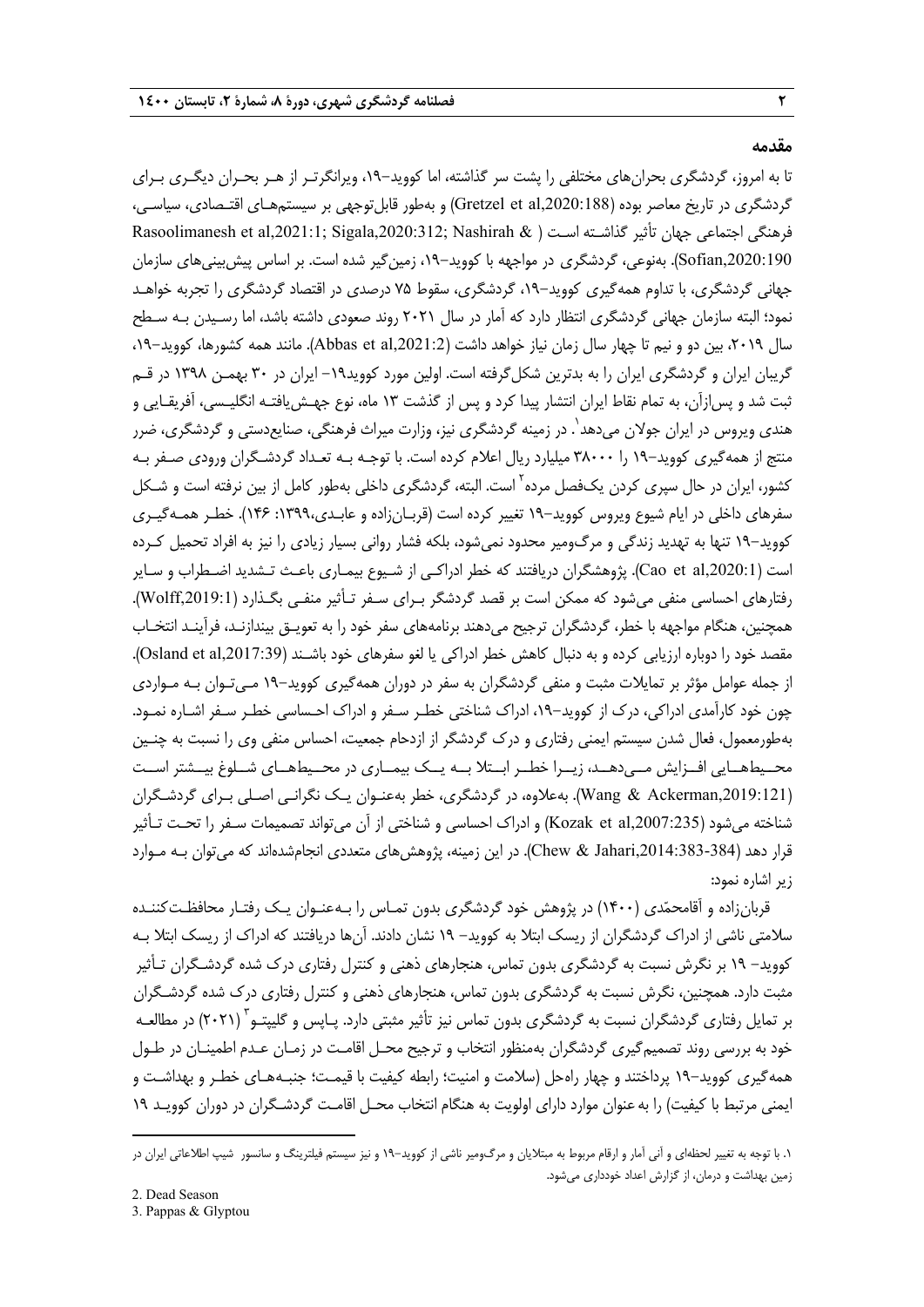نشان دادند. بارتيک` و همكاران (٢٠٢١) دريافتند كه درک خطر ابتلاي به كوويد–١٩، بر رفتار معمـول تعطـيلات تـأثير ميگذارد و منجر به ايجاد اضطراب سفر ميشود. در اين شـرايط پرخطـر مـرتبط بـا سـلامتي، گردشـگران برنامـههـاي تعطيلات و رفتارهاي مقصد خود را تعديل مي كنند. كوک<sup>۲</sup> و همکاران (۲۰۲۰) در بررسي مسائل روان شناختي گردشگران در بحران كوويد 19 و ريشه رفتاري گردشگري در اين دوران دريافتند كه ترجيح سفرهاي گروهي، بيمه سفر و وفـاداري به مقصد با درك گردشگران از ابتلاي به كوويد19- ارتباط مثبت دارند، بهطوريكه ايـن پديـدههـاي رفتـاري، احـساس امنيت را براي گردشگر فراهم ميكنند و ادراك خطر مربوط به سفر را كاهش ميدهند. همچنين خود كارآمـدي ادراكـي گردشگران نسبت به كوويد–۱۹، با درك گردشگران از ابتلاي به كوويد–۱۹ ارتباط منفي دارد. چبلي و بن سـعيد " (۲۰۲۰) دريافتند كه ازنظر ايمني شخصي، هزينههاي اقتصادي، عقيده و نگرش، انتظار ميرود بيماري كوويد19- بـر نيـت رفتـار گردشگران تأثيرگذار باشد. نتايج آنها نشان داد، عادات سفر افراد بهواسطه اين بيماري دستخوش تغيير شده، بهطوريكه افراد از سفرهاي گروهي اجتناب ميكنند، به دنبال بيمههاي سفر هستند و بهداشـت و ايمنـي مقـصد را از عوامـل مهـم تأثيرگذار در تصميمگيري سفر خود در نظر ميگيرند. آنها همچنين به دليل بحران اقتصادي فعلي، احتيـاط بيـشتري در هزينه سفر خود دارند. با و چانگ<sup>۴</sup> (۲۰۲۰) در بررسی تأثير همه گيری کوويد ۱۹ بر تغييرات رفتـاری در بـين گردشـگران دريافتند كه ادراك احساسي خطر يكي از عوامل تعيين كننده بر نگرش به شمار مي آيد، درحالي كـه ادراك شـناختي خطـر بهطور مثبت بر هنجارهاي ذهني تأثير ميگذارد. همچنين، عليرغم تأثير قابلتوجه ادراك احساسي و شناختي خطر برنيات رفتاري، ادراك احساسي خطر تأثير منفي برنيات رفتاري دارد. نگرش نيـز بـهعنـوان متغيـر واسـطهاي مهـم بـين ادراك احساسي خطر و نيات رفتاري شناخته شده و هنجار ذهني نيز واسط رابطه بين ادراك شناختي خطر و نيات رفتاري اسـت. نوبرگر و ايگر  $(7\cdot$ ۲۰) در مطالعه خود، رابطه بين ادراک بيماري كوويد ۱۹، ادراک خطر سفر و رفتار سفر بـين مـسافران در منطقه داچ (آلمان، اتريش و سوئيس) بررسي كردند. نتايج پژوهش آنها، افزايش قابلتوجهي در ادراك خطر نسبت به اين بيماري، ادراك خطر سفر و تمايل به تغيير و لغو برنامههاي سفر در يك دوره كوتاهمـدت را نـشان داد. ايـن مطالعـه نشان داد كه درك خطر كوويد،19- درك خطر سفر و تمايل به تغيير يا لغو برنامههـاي سـفر در طـي دو هفتـه بـهطـور قابل توجهي افزايش يافته است.

همانطور كه بيان شد، در دوران همهگيري كوويد،19- بـه دليـل سـطح بـالاي خطـر ادراكـي و ناشـناختگي ويـروس، عمــده رفتارهــاي ســفر، محدودشــده (,Brati´c \_et \_al,2021:1) و افــراد تمايــل بــسيار كمــي بــه ســفر دارنــد (,2020:3al et Gössling (و يا بااحتياط بيشتري به مسافرت ميروند (قربانزاده و عابدي:1399، 147). امـا ايـن مـورد براي مقصد شهري رامسر، كه بهعنوان يك مقصد شناختهشده و يكي از مهمترين و پرسابقهترين كانونهاي گردشگري در ميـان مقـصدهاي گردشـگري ايـران محـسوب مـيشـود (محمـدي و ميرتقيـانرودسـري:1398، 152؛ محمـدي و همكاران:1398، 19)، برعكس بوده است و باوجود شرايط قرمز در استان مازندران بهويژه شـهر رامـسر، ممنوعيـتهـاي قـانوني جهـت ورود بـه و خـروج از شـهر، سـيل عظيمـي از گردشـگران وارد شـهر مـيشـوند (ميرتقيـانرودسـري و همكاران:1399، 117). اينيك تناقض (ذهني-عملي) ميباشد؛ چطور ممكن است افرادي كه از موجها، قدرت و پويـايي متغير ويروس، تعداد مبتلايان و مرگومير روزانه، ممنوعيتها و نيز جريمهها آگاهي و اطلاع دارند، باز هم در مواجهـه بـا تعطيلات كوتاهمدت، تصميم به سفر به رامسر بگيرند. بنابراين بايـد عـواملي وجـود داشـته باشـد كـه عليـرغم مواجهـه گردشگران با خطر كوويد،19- تمايل زيادي به سفر به رامسر دارند. در مطالعات قبلي، محققان تأثير عواملي چون ميـزان بهداشت و ايمني مقصد (,2021:2Glyptou & Pappas(، ادراك خطر، خود كارآمـدي ادراكـي گردشـگران نـسبت بـه كوويـد19- و درك گردشـگران از ابـتلاي بـه كوويـد19- (,2020:1Kock(، عقيـده و نگـرش نـسبت بـه كوويـد19- (Chebli & Ben Said,2020:196)، ادراك احـساسي و شـناختي از خطـر (2020:1017) Bae & Chang و ادراك

1

<sup>1.</sup> Brati´c

<sup>2.</sup> Kock

<sup>3.</sup> Chebli & Ben Said

<sup>4.</sup> Bae & Chang

<sup>5.</sup> Neuburger & Egger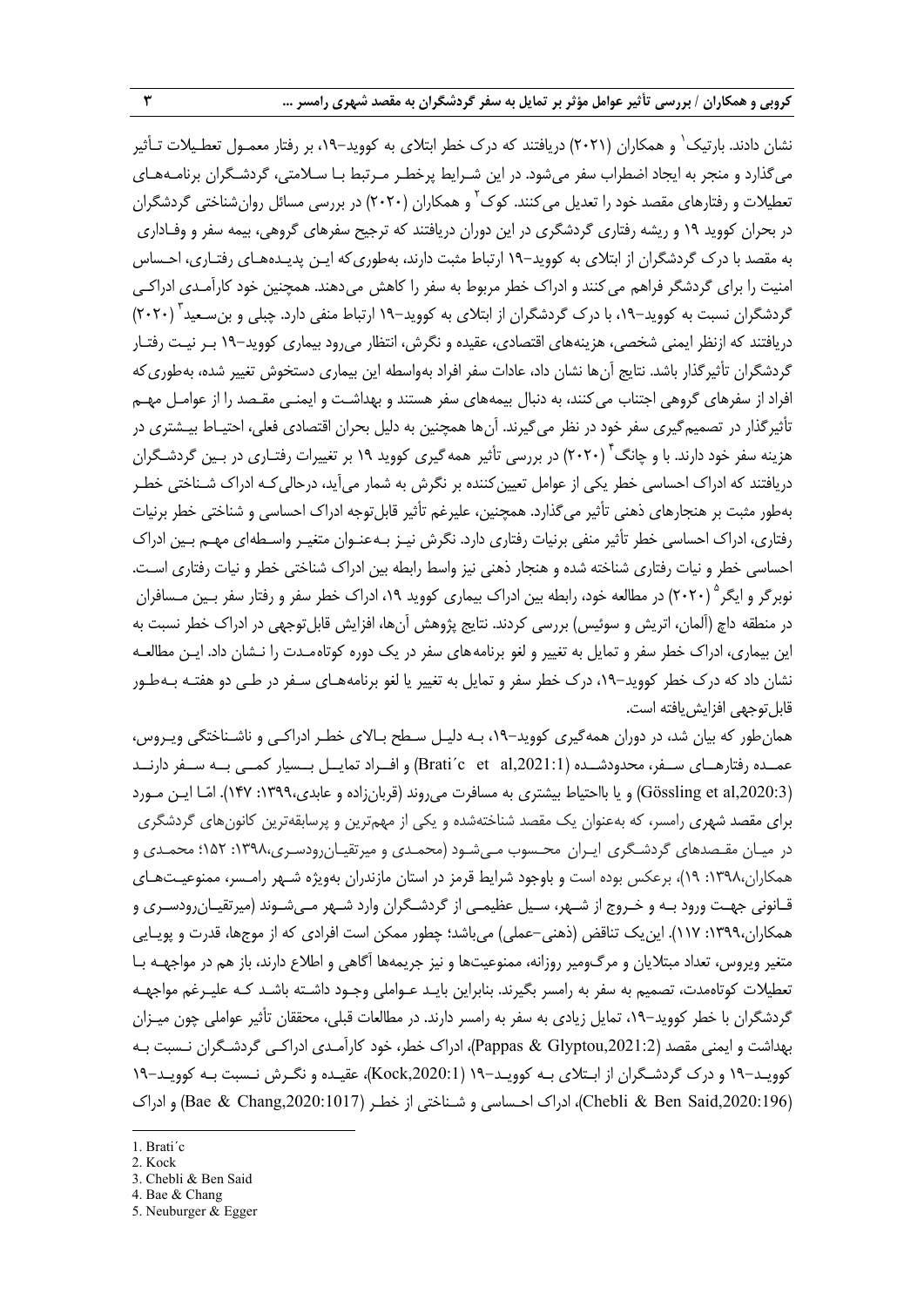بيماري كوويـد 19 و ادراك خطـر سـفر (,2020:1003Egger & Neuburger (را بـر تمـايلات بـه سـفر گردشـگران، شناسايي و تبيين نمودند. ازاينرو، هدف پژوهش حاضر، بررسي تأثير ايـن عوامـل (خـود كارآمـدي گردشـگر نـسبت بـه كوويد،19- درك از ابتلاي به كوويد،19- ادراك احساسي خطر سـفر، ادراك شـناختي خطـر سـفر ) بـر تمايـل بـه سـفر گردشگران به رامسر است و سؤالي كه مطرح ميشود اين است كه عوامل مطروحه به چه ميزان بر تمايلات گردشـگران براي سفر به رامسر در شرايط ويژه كرونا تأثير گذاشتهاند؟

### **مباني نظري**

### **همهگيري كوويد19- و تمايل به سفر گردشگران**

سيستم گردشگري و اجزاي آن در مواجهه با بحرانها (مانند كوويد19-) و بلايا، هيچگـاه از بـين نمـيرود، بلكـه مـسير حركت آن تغيير ميكند. همهگيري كوويد،19- تقاضاي گردشـگران را بـهشـدت تغييـر داده (,2020:1al et Chang (و توجه آنها را به سمت سفر ايمن [و يا سفر نكردن]معطوف ساخته است. بهطور عادي، سهراه براي سفر ايمن وجود دارد: 1) رعايت آخرين پروتكلهاي بهداشتي، 2) شستشوي مداوم دستها، دست ندادن، لمس نكردن صورت و حضور نيـافتن در مكانهاي شلوغ و 3) حفظ فاصله فيزيكي. در ايران، كساني كه به سفر ميروند، نگـرانانـد كـه مقـصد تحـت تـأثير همهگيري كوويد19- (قرمز) بوده و براي مسافرت ايمن نباشد (قربانزاده و عابدي:1399، 146). درك خطر سفر ناشي از كوويد،19- فارغ از تأثيرگذاري بر فرآيند تصميمگيري انتخاب مقصد سفر، در وهله اول بر تمايل يا عدم تمايـل بـه سـفر تأثير ميگذارد؛ بهعلاوه، متغير خود كارآمدي در درك شخص از خطر محتمل يا شديد كوويـد19- نقـش كليـدي را ايفـا ميكند كه ميتواند منجر به تمايل/عدم تمايل به سـفر يـا تغييـر مقـصد شـود (,2020:1003Egger & Neuburger(. ازاينرو، رفتار و تمايل به سفر افراد در زمان همهگيري كوويد19- به سمت برنامهريزي دقيق سفر، افزايش بودجـهبنـدي هزينه سفر با توجه به بحران اقتصادي فعلي، انتخاب مقاصد طبيعتگردي و روسـتايي، بازديـد از مقاصـد بكـر و اصـيل، سفرهاي انفرادي (خلوتتر)، سفرهاي كوتاهمدت، سفرهاي داخلي و انتخاب مقصدهاي نزديك به محل زندگي، اطمينـان از امكان لغو سفر، تصميمگيري سفر در لحظه آخر، اخذ بيمه سفر، رعايت پروتكلهـاي بهداشـتي (زدن ماسـك، رعايـت فاصله اجتماعي و شستشوي مرتب دسـتهـا)، افـزايش مـسئوليتپـذيري نـسبت بـه منـابع طبيعـي و فرهنگـي، تغييـر جمعيتشناسي و افزايش تعداد گردشگران جوان، استفاده از خودروهاي شخصي، اقامت در خانههاي دوم و ويلايي و نيـز  $^7$  تازديد از دوستان و آشنايان $^{\prime}$  تغييريافته است. اين رفتارها و تمايلات، تقريباً نزديـك بـه مفهـوم "سـفر بـدون تمـاس " ميباشد كه به رفتار مصرفي گردشگر در زمان همهگيري كوويد19- اشاره دارد كه كمترين ميزان ارتباط چهره به چهـره را دارد. سفر بدون تماس، بهعنوان يك رفتارِ محافظ سلامت است كه از ادراك گردشگران نـسبت بـه خطـر كوويـد19- ناشي ميشود (Bae & Chang,2020:1021). درك و پيشبيني رفتار و تمايل به سفر گردشگران در طول همـهگيـري كوويد-١٩، براي برنامهريزان، تصميمگيران و خطمشي گذاران گردشگري بسيار حياتي اسـت. ازآنجـايي كـه همـهگيـري كوويد–١٩، در مقايسه با همهگيري هاي قبلي، جهاني تر بوده و اثـرات بيـشتري دارد، اسـتناد بـه يافتـههـاي مطالعـات و پژوهشهاي پيشين مرتبط با رفتار گردشگران، بهطور مستقيم نميتواند مورد كاربرد باشد. ازاينرو، پژوهش حاضر، بيشتر بر اساس يافتههاي نظري مرتبط با كوويد19- و نه تجربـي پيـشين، فرضـيههـا و مـدل خـود دربـاره چگـونگي تمايـل گردشگران به سفر در دوران همهگيري كوويد19- را ارائه خواهد نمود.

خود كارآمدي نوعي اعتقاد به ايـن اسـت كـه يـك فـرد مـيتوانـد اقـدامي را بـا اسـتفاده از ظرفيـت خـود انجـام دهـد (Bandura,1997:36)، كه گاهي بهعنوان يك منبع محرك داخلي تلقي مي شـود (Fishbein & Ajzen,2010:156). اين منبع كه يك عامل تعيين كننده اصلي براي انجام هر رفتاري است ميتواند شامل "توانايي، استعداد، دانـش، مهـارت، استقامت و قدرت اراده" باشـد (,2014:1915al et Ami-Ben(. خـود كارآمـدي ادراكـي گردشـگران شـامل مجموعـه اقدامات شناختي و رفتاري است كه احتمال ابـتلا بـه كوويـد19- را كـاهش مـيدهـد (,2020:9al et Kock(. نگـرش

**.** 

<sup>1.</sup> Visiting friends and relatives (VFR)

<sup>2.</sup> Untact Tourism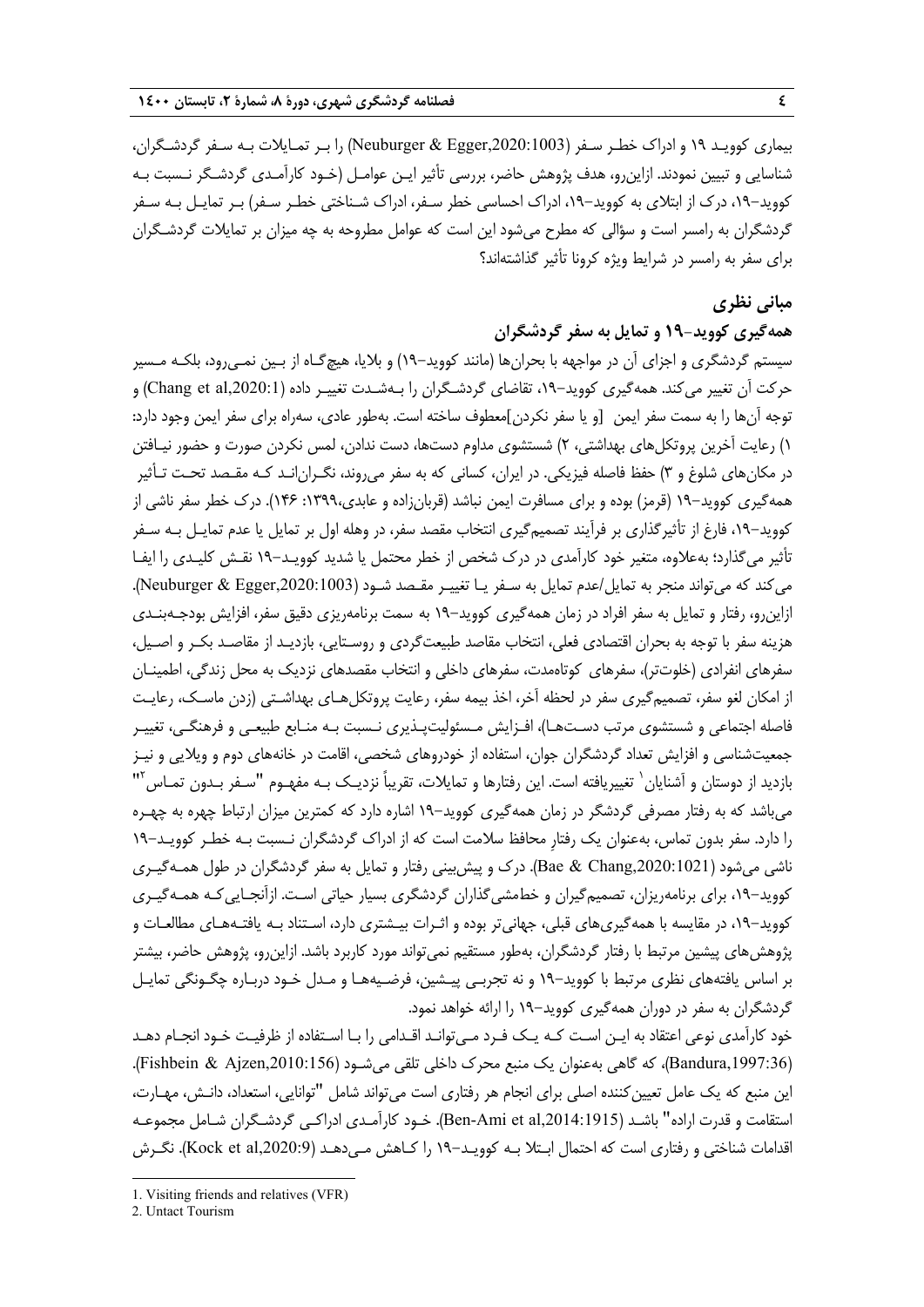گردشگران براي مـسئوليتپـذيري بيـشتر و بـاور بـه خـود كارآمـديشـان، بـر قـصد رفتـاري آنهـا تـأثير مـيگـذارد (,2015:281al et Doran(. طبق پژوهشها، خود كارآمدي ادراكي گردشگران نسبت به كوويد،19- تـأثير معكـوس بـر درک گردشگران از ابتلای به کووید–۱۹ گذاشته است (Kock et al,2020:10)؛ يعني هـر چـه ميـزان خـود کارآمـدي افزايش يابد، گردشگران اينگونه درك ميكنند كه كمتر به كوويـد19- مبـتلا مـيشـوند. ازايـنرو، فرضـيه 1H مطـرح ميشود:

# H1: خود کارآمدی ادراکی نسبت به کووید-۱۹ بر درک گردشگران از ابتلای به کووید-۱۹ در سفر بــه شــهر **رامسر تأثيرگذار است.**

ادراك احساسي خطر به اضطراب و يا نگراني فرد در مورد قرار گرفتن در معرض خطر اشاره دارد (,1998:86Sjöberg(. منظور از اضطراب "يك افزايش ناپايدار در تركيبي از علائم عاطفي و فيزيولوژيكي همراه با احساسات منفي مانند تـنش، دلهره و عصبي بودن" است (,1995:1107Caplan & Doby(. در زمينه شيوع بيماريهاي عفوني، زماني كـه افـراد از جانــب موقعيــت همــهگيــري، دچــار اضــطراب و يــا نگرانــي شــوند، منجــر بــه ارزيــابي منفــي آنهــا خواهــد شــد (Cassidy et al,2004:331). شواهد تجربي نشان دادهاند كه همهگيري كوويد-١٩ و درك از احتمال بالاي ابتلاي بـه آن، احساسات منفي را تشديد كرده و اضطراب شديدي را به وجود ميآورد (,2020:2al et Liu(. در زمينه گردشگري نيز اينچنين است، درك گردشگر از ابتلاي به بيمـاري، خطـر احـساسي از سـفر بـه مقـصد را افـزايش مـيدهـد ( et Qui :ميشود مطرح H2 فرضيه ،ازاينرو .)al,2020:3; Kock et al,2020:4

# **2H: درك گردشگران از ابتلاي به كوويد19- بر ادراك احساسي خطر سفر آنها به مقصد گردشگري شهري رامسر تأثيرگذار است.**

ادراك شناختي خطر شامل ادراك حساسيت و شدت خطر توسط يك فرد است (Sjöberg,1998:86). ازآنجايي كه بهطور طبيعي، فرآيند تصميمگيري گردشگران، تركيبي از واقعيتهاي ادراك شناختي اسـت (,2021:2Glyptou & Pappas(. زمــاني كــه يــك بيمــاري همــهگيــر (ماننــد كوويــد19-) رخ مــيدهــد، گردشــگران خطــر بــالايي را درك نمــوده (Kock et al,2020:7) و تمايل دارند كه از سفر به مقصد اجتناب كنند (Qiu et al,2020:3). همـهگيـري كوويـد−١٩ (بهعنوان يك خطر)، موجي از ترس و نگراني طاقتفرسا را ايجاد كرده، باعث اختلالات شناختي در جامعه شده و مـانعي غيرقابل مقاومت براي انعطافپذيري رواني اسـت (1:862\Wang et al,2020:2; Yang & Wang,2021: ايـن يعنـي اينكه اگر گردشگران به اين نتيجه برسند كه با رفتن به يك مقصد شهري، احتمال مبتلا شدن افزايش م ييابد، موقعيـت مقصد را، هم برای خود و هم شهروندان پرخطـر درک خواهنـد نمـود ( ;MacIntyre,2020:1; Zhang et al,2020:2 ازاينرو، فرضيه H3 مطرح ميشود: Parady et al,2020:2

# **3H: درك گردشگران از ابتلاي به كوويد19- بر ادراك شناختي خطر سفر آنها به مقصد گردشگري شـهري رامسر تأثيرگذار است.**

هنگاميكه فرد احساس ميكند در معرض خطر ابتلاي به بيماري قرار دارد، سيستم ايمني رفتـاري در جهـت رفتارهـاي ممانعتي يا محافظانه عمل مي كند (Kock et al,2020:8). در تحقيقي دريافتند كه در طي شيوع آنفـولانزاي خـوكي در سال ،2009 گردشگران، به دليل درك خطر ابتلاي به بيماري از خود رفتارهاي محافظتي (مانند كنسل كـردن داوطلبانـه پروازها) بروز ميدهند (Fenichel et al,2013:2). يا در تحقيق ديگري، به اين نتيجه رسيدند كـه ادراك از ابـتلاي بـه ابولا و خطرات آن، از سفر جلوگيري خواهد نمود يا ميزان آن را كاهش خواهد داد (,2016:196Cahyanto(. همهگيري كوويد-١٩ تا حد زيادي بر رفتار اجتنابي سفر تـأثير گذاشـته اسـت (Kock et al,2020:2; Abdullah,2020:1)؛ ايـن رفتار اجتنابي، با تركيبي از انگيزههاي داخلي (درك گردشگران از ابتلا و خطر ادراكي) و معيارهاي خـارجي (منـع سـفر و ماندن در خانه) (Shamshiripour et al,2020:2) همراه بوده است. اگر گردشگر به اين باور برسد كه با سـفر بـه يـك مقصد شهري، احتمال مبتلا شدن به كوويد19- براي خود را افزايش ميدهد، برنامه سفر خود را كنسل ميكند و يا تحت شرايط و انتخابهاي خـاص بـه سـفر مـي,رود (198).Wen et al,2020:76; Chebli & Ben Said,2020). ازايـن,رو،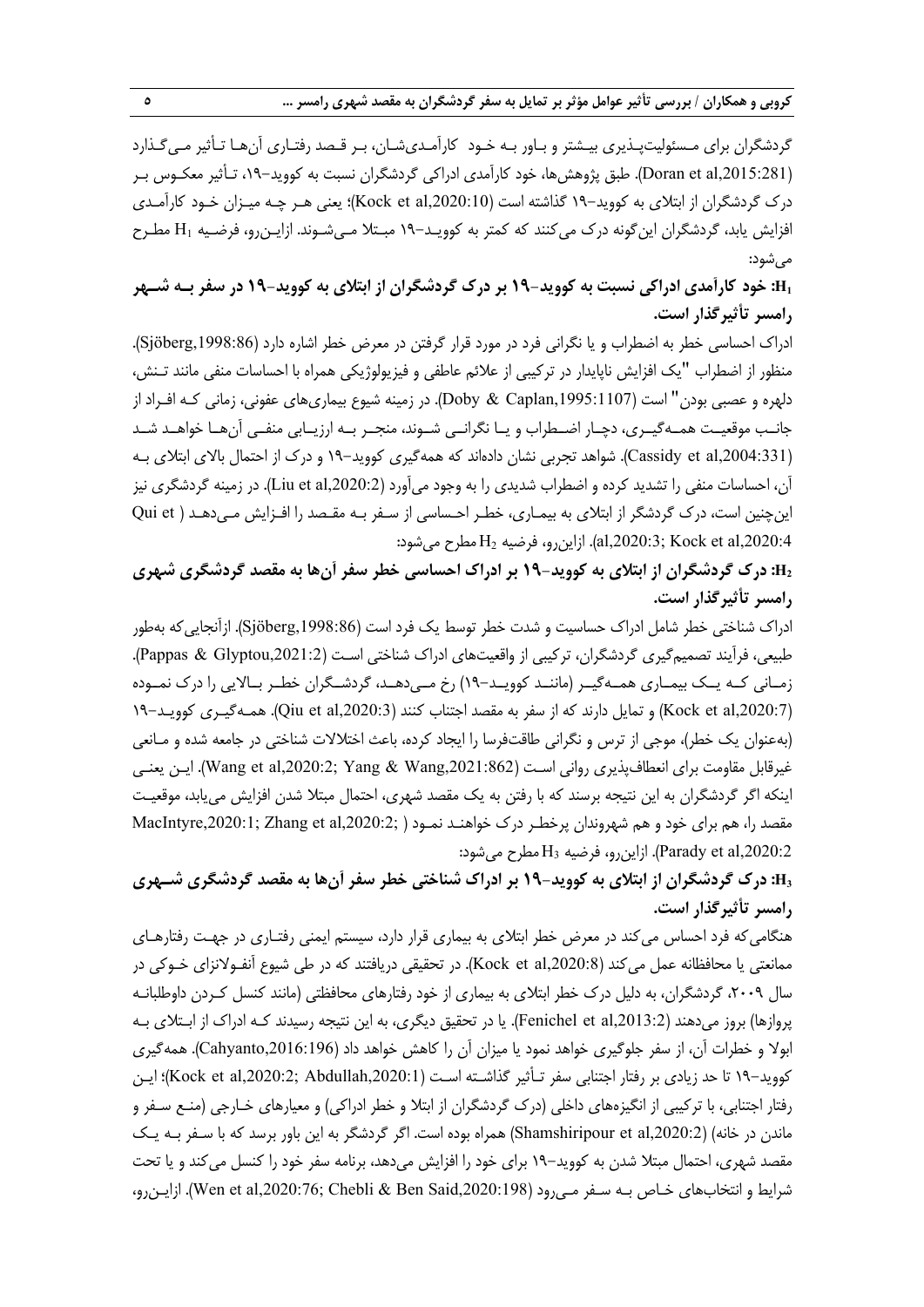فرضيه 4H مطرح ميشود: **4H: درك گردشگران از ابتلاي به كوويد19- بر تمايلات رفتاري آنها در سفر به مقصد گردشـگري شـهري رامسر تأثيرگذار است.** 

طبق يافتهها، خطر ادراكشده شناختي و احساسي ناشي از كوويد،19- بر تمايلات رفتاري گردشـگران تـأثير مـيگذارنـد (,2020:1023Chang & Bae(. اضطراب ناشي از ادراك خطر گردشگران، ممكن است كه به نرفتن به مقصد و يا ترك آن بينجامد (Qui et al,2020:3; Kock et al,2020:4). طبق يافتههاي ديگر، در طول دوره پانـدميک، گردشـگران از تمام گونههاي سفر، احساس خطر بالايي را درک مـي2ننـد (Abdullah, 2020:1; Parady et al,2020:4) و از سـفر  $\rm{H}_{6}$  بهجاهايي كه حتى برايشان خطر كمي دارد، پرهيز مينماينـد (Hotle et al,2020:2). ازايـنرو، فرضـيههـاي  $\rm{H}_{5}$  و مطرح ميشود:

**5H: ادراك شناختي گردشگران نسبت به خطر سفر بر تمايلات رفتاري آنها در سفر بـه مقـصد گردشـگري شهري رامسر تأثيرگذار است.** 

H6: ادراک احساسی گردشگران نسبت به خطر سفر بر تمایلات رفتاری آنها در سفر به مقـصد گردشـگری **شهري رامسر تأثيرگذار است.** 

مبتني بر مسئله، سؤال اصلي و نيز فرضيههاي پژوهش، مدل مفهومي در قالب شكل شماره (1) ارائه گرديد. در اين مـدل تأثير عوامل ذهني و ادراكي كه باعث ميشود گردشگر از خود يك رفتار متناقض را بروز دهد و عليرغم مواجهه بـا خطـر كوويد،19- تمايل زيادي به سفر به رامسر داشته باشد، بر اساس يافتههاي تجربي پيشين نشان دادهشده اسـت. بـهطـور پيش فرض، فردي كه فكر مي كند نسبت به تمام ويژگي هاي كوويد–١٩ و چگونگي برخـورد بـا آن، آگـاه و مطلـع اسـت (بهنوعي، خود كارآمدي كاذب دارد)، هيچگاه (يا بهطور خفيف) خود را گرفتار كوويد19- نميبيند (يا مـيبينـد)، ازايـنرو، خطر و اضطراب كمتري را نسبت به ابتلاي به كوويد 19- و يا جان باختن ناشي از آن، حس و درك مـيكنـد. بنـابراين، دست به رفتارهاي بيمهابا ميزند. تمايل به سفر كردن و رفتن به مقصدي كه به عنـوان يـك منطقـه قرمـز كوويـد19- اعلامشده و حتي ممنوعيت و جريمه دارد، يكي از ايـن رفتارهـا اسـت . گردشـگران بـا توجيـه اينكـه ماسـك مـيزننـد، شستوشوي دستها با مواد ضدعفوني كننده را مرتب تكرار مـي كننـد، فاصـله اجتمـاعي را رعايـت مـي كننـد، در زمـان رفتوبرگشت و يا هرزماني كه لازم بود، تست ميدهند و... بهنوعي ميخواهند خود كارآمدي خود بر كوويد19- را نـشان دهند. همين خود كارآمدي كاذب، عامل آغازين براي افزايش درك و شـناخت كـاذب از كوويـد،19- كـاهش ريـسك و اضطراب سفر و درنهايت عملي شدن ميل به سفر به مقصد ميشود.



### **روش پژوهش**

پژوهش حاضر ازنظر هدف، از نوع تبييني، و بر اساس ماهيت از نوع كمي مبتني بر مدل سازي معادلات ساختاري مبتنـي بر حداقل مربعات جزئي ميباشد. جامعه آماري پژوهش، افرادي هستند كه در زمان همهگيـري كوويـد19- از 30 بهمـن 1398 تا 30 فروردين 1400 (كه فرآيند جمعآوري داده به طول انجاميد) بـا آگـاهي كامـل از محـدوديتهـا (قرنطينـه)، احتمال ابتلا به ويروس و جان باختن، و نيز انتقال ويروس، اقـدام بـه مـسافرت بـه شـهر رامـسر نمودنـد. بـا توجـه بـه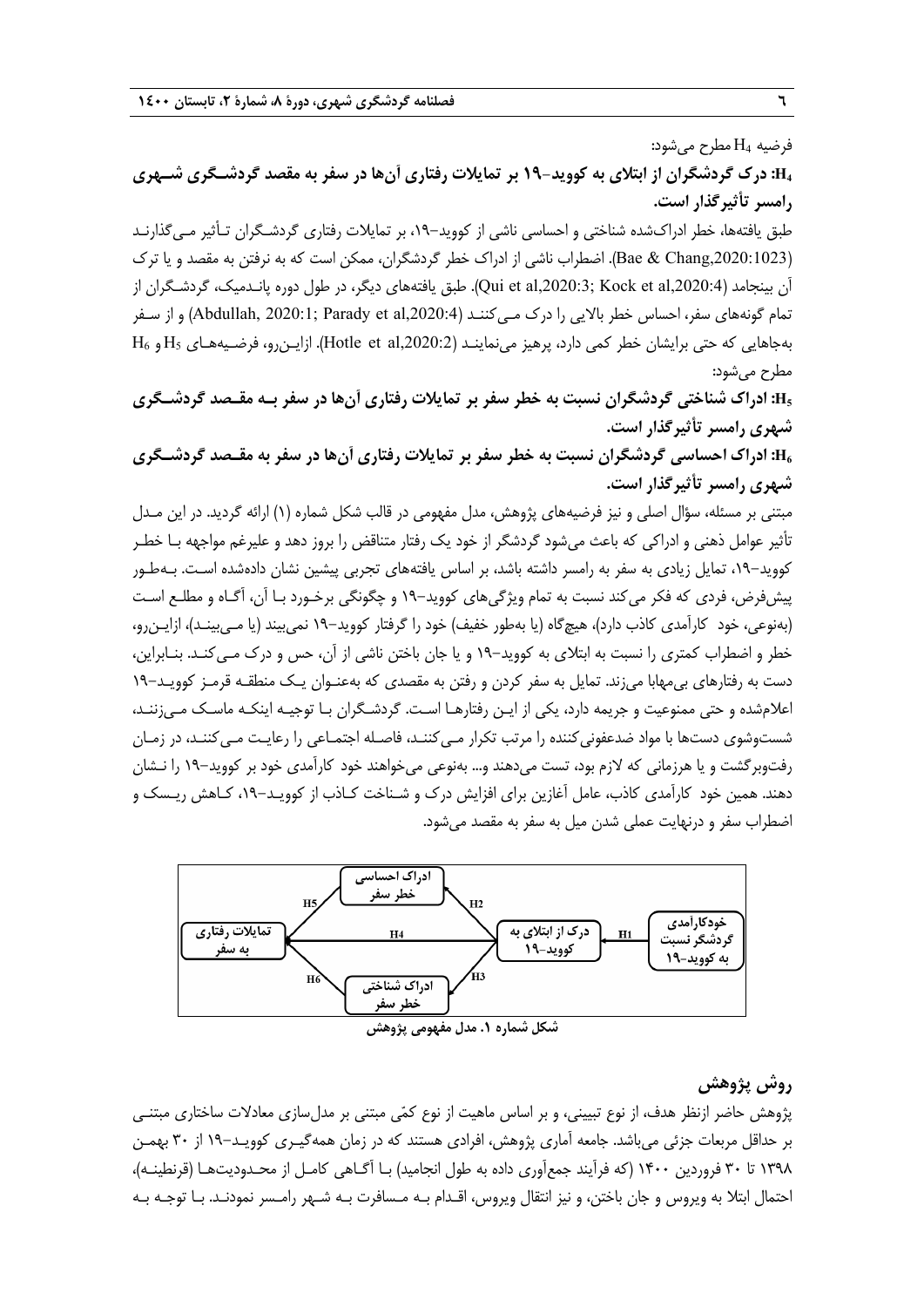دستورالعمل برآورد نمونه $^{\backprime}$  (ميرتقيان رودسري،١٣٩٨، ١٣١٠؛ ميرتقيان رودسري و خراساني،١٣٩٨، ٢٥٠) تعداد نمونه آمـاري ۴۴۰ نفر برآورد شد. دادهها از طريق پرسشنامه مجازی<sup>۲</sup> جمعآوری شدند. پرسشنامه شامل دو بخش سؤال@ای جمعیـت شناختي و تخصصي بود. در بخش تخصصي براي اندازهگيري متغير خود كارآمدي گردشـگر نـسبت بـه كوويـد19- از 4 گويه، متغير درك از ابتلا به كوويد19- از 5 گويه (,2020:8al et Kock(، متغير ادراك احساسي خطر سـفر از 4 گويـه، متغير ادراك شناختي خطر سفر از 4 گويه (,2020:10Chang & Bae (و متغيـر تمـايلات رفتـاري بـه سـفر از 5 گويـه (,2020:199Said Ben & Chebli (استفاده گرديـد. روايـي پرسـشنامه، بـا اسـتفاده از روايـي سـازه، همگـرا، واگـرا و تشخيصي، و پايايي آن با پايايي مركب و پيشآزمون 30 نمونه اوليه، بر اساس آزمون آلفاي كرونباخ تأييد گرديد (جـدول 1 و 2). بهعلاوه، شاخصهاي برازش مدل نيز بررسي و در جدول (2) گزارش شد. طبقهبندي و تحليل دادههـا از طريـق نرمافزارهاي 25SPSS و 3SmartPLS انجام شد. همانطور كه در جدول (1) گزارش شد، روايي سازه از طريق سنجش بار عاملي استاندارد (SLF (و ضريب معناداري (Value-t (است. مقدار بار عاملي اسـتاندارد بايـد بـيش از (0/5) و مقـدار ضريب معناداري بايد از قدر مطلق (1/96) بيشتر باشد؛ ازاينرو مطابق با گزارش، متغيرها داراي روايي سازه ميباشـند. در زمينه روايي همگرا، مقدار ميانگين واريانس استخراجي (AVE (براي متغيرهاي مكنون اندازهگيري مـيشـود كـه مقـدار استاندارد آن بايد از (0/+) بيشتر باشد، ازآنجايي كه اين مقدار براي متغيرها بيـشتر از (0/+) اسـت، متغيرهـا داراي روايـي همگرا هستند. همچنين در بررسي روايي تشخيصي، بايد مقدار (AVE (بيـشتر از بـه تـوان دوم ارتبـاط ميـان دو متغيـر مكنون باشد؛ ازاينرو، روايي تشخيصي متغيرها تأييد ميشود. براي بررسـي روايـي واگـرا (جـدول 2)، اگـر مقـادير جـذر گرفتهشده (AVE (مرتبط با يك متغير از مقدار ضريب همبستگي آن سازه با ساير سازهها بزرگتر باشد، ميتوان نتيجـه گرفت كه روايي واگرا برقرار است. با توجه به نتايج متغيرها روايي واگرا دارند. از طرفي در بررسـي پايـايي (جـدول 1)، از پايايي مركب (مقدار استاندارد: 0/7<CR و 0/50< A\_rho (كه به ترتيب با استفاده از بارهـاي عـاملي استانداردشـده و استاندارد نشده محاسبه ميشوند و آزمون آلفاي كرونباخ (مقدار استاندارد: 0/7> α (استفاده گرديد كه مطابق با گـزارش، مقادير بهدستآمده بيشتر از مقدار استاندارد ميباشد، ازاينرو پايايي پرسشنامه تأييد ميگردد.

|                                 | CFA (Variance based)      |                           |              |                         |                             |                             | گويه                                                                                                                  |                                         |
|---------------------------------|---------------------------|---------------------------|--------------|-------------------------|-----------------------------|-----------------------------|-----------------------------------------------------------------------------------------------------------------------|-----------------------------------------|
| $\alpha$                        | $rho-A$                   | CR                        | <b>AVE</b>   | t-Value                 | <b>SLF</b>                  | $\alpha$                    |                                                                                                                       | متغير                                   |
|                                 |                           |                           |              | 9/81V                   | $\cdot$ / $\vee \vee \vee$  | $\cdot$ /۸۷۸                | مطمئنم که می توانم دسـتورالعمل هـای بهداشـتی در<br>مورد پیشگیری از کوویـد–۱۹ را درک و اجـرا کـنم<br>(CSE1)            | خودکارآمدی گردشگر                       |
| $\cdot/\lambda$ ۴۲              | ۳۱۶۵.                     | .791                      | .1540        | TY/109                  | $\cdot / \lambda \lambda V$ | $\cdot$ / $\wedge$          | مطمئنم که مـی تــوانم بــرای جلــوگیری از ابــتلا بــه<br>كوويد−١٩، اقدامات لازم را انجام دهم (CSE2).                 | کووید-۱۹ (CSE)                          |
|                                 |                           |                           |              | ۲۱/۷۹۵                  | ۰/۸۵۱                       | $\cdot / \lambda V \Delta$  | میتوانم علائم کووید−۱۹ را تشخیص دهم (CSE3).                                                                           |                                         |
|                                 |                           |                           |              | ۱۸/۱۷۵                  | $\cdot/\lambda\cdot$ ۴      | $\cdot/\lambda\mathsf{Y}$ ۶ | اگر شک کنم که در معرض کووید-۱۹ هستم،                                                                                  | نسبت به                                 |
|                                 |                           |                           |              |                         |                             |                             | می دانم چه کارهایی باید انجام دهم (CSE4).                                                                             |                                         |
| $\cdot/\lambda\backslash\Delta$ | $\cdot/\lambda\Upsilon f$ | $\cdot/\lambda$ Y $\cdot$ | $\cdot$ /984 | $\lambda/\beta \cdot 9$ | $\cdot$ /YSY                | $\cdot/\Delta\mathsf{Y}$    | اگر بیماری کووید–۱۹ در همین اطـراف باشـد، مـن<br>حتماً به أن مبتلا مي شوم (PCI1).                                     |                                         |
|                                 |                           |                           |              | $Y\cdot$ /۶۱۹           | $\cdot$ /yqy                | $\cdot$ / $\Lambda$ Y۳      | بر اساس تجارب گذشتهام، باور دارم اگـر كـسى در<br>اطراف من به کووید–۱۹ مبتلا باشـد، احتمـالاً بیمـار<br>مي شوم (PCI2). | درک از ابتلا به ک <u>ووید</u> –۱۹ (PCI) |
|                                 |                           |                           |              | 9/77                    | $\cdot$ /Y\ $\lambda$       | $\cdot$ / $\wedge$ YY       | فکر می کنم من یکی از کـسانی هـستم کـه اگــر بــه<br>کووید–۱۹ مبتلا شوم، علائم شدیدتری خواهم داشت<br>(PCI3)            |                                         |

**جدول شماره .1 مدل اندازهگيري (روايي و پايايي)** 

.1 "نسبت پاسخدهندگان به تعداد متغيرهاي مشاهدهشده (گويههاي پرسشنامه) بايد 20 به 1 باشد". ازآنجاييكه تعداد گويههاي پرسشنامه 22 مورد اسـت و طبق دستورالعمل براي هر گويه 20 نمونه لازم است، تعداد نمونه كافي (20\*22) 440 نفر برآورد شد.

**.** 

<sup>2.</sup> https://docs.google.com/forms/d/e/1FAIpQLSeUXb5\_h7cx2-B\_nf1BgtJ1nU-OJGiXUY\_ CmUPEhevaL\_z5rQ/ viewform?usp=sf\_link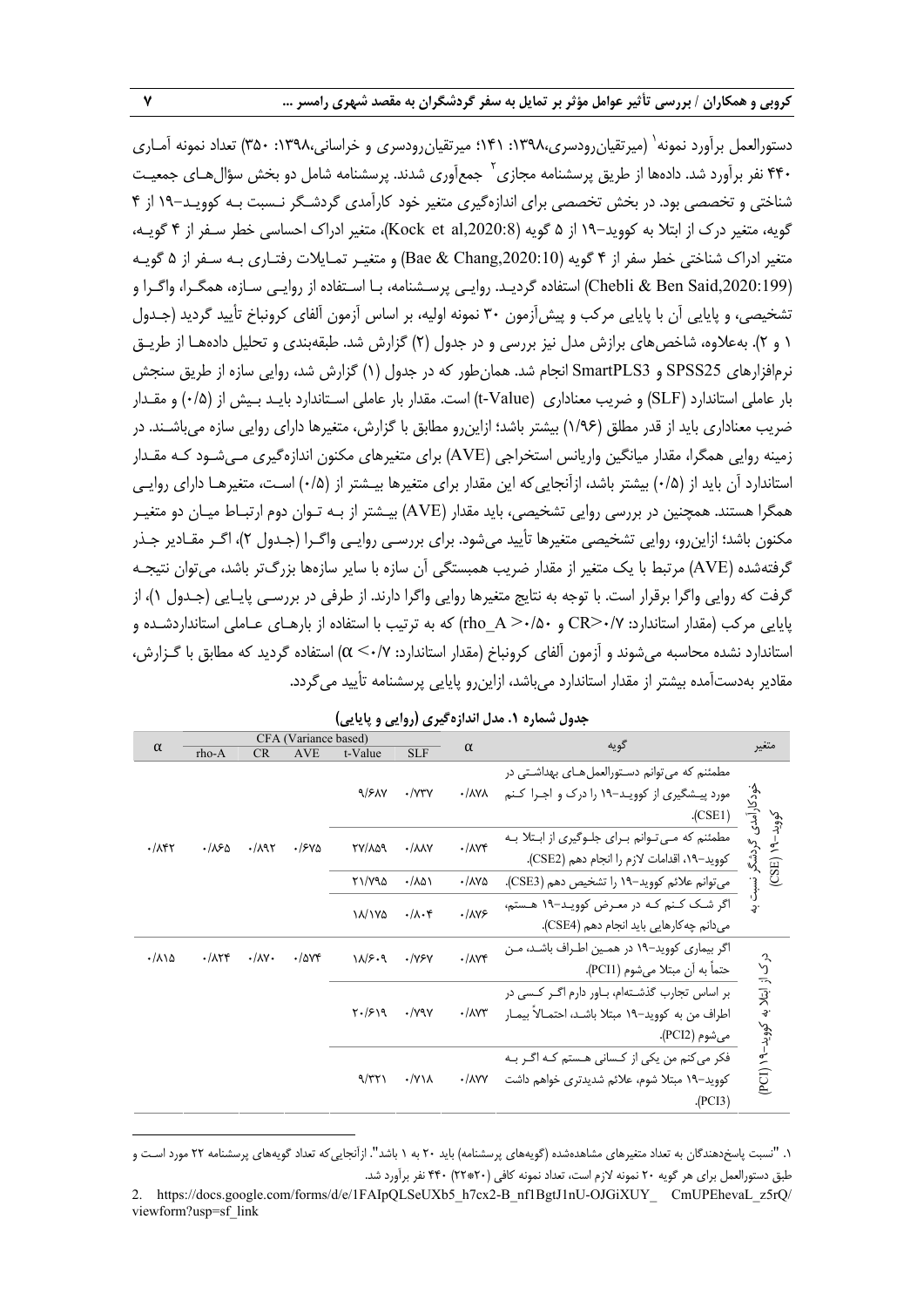**8 فصلنامه گردشگري شهري، دورة ،8 شمارة ،2 تابستان 1400**

|                         | CFA (Variance based)  |                        |              |                                               |                                                 | گويه                                         |                                                    |                                             |
|-------------------------|-----------------------|------------------------|--------------|-----------------------------------------------|-------------------------------------------------|----------------------------------------------|----------------------------------------------------|---------------------------------------------|
| $\alpha$                | rho-A                 | <b>CR</b>              | <b>AVE</b>   | t-Value                                       | SLF                                             | $\alpha$                                     |                                                    | متغير                                       |
|                         |                       |                        |              | 17/090                                        | $\cdot$ /YA)                                    | $\cdot/\lambda\mathsf{Y}$ ۶                  | به طورکلی، من بیشتر از اطرافیـانم بـه بیمـاری هـای |                                             |
|                         |                       |                        |              |                                               |                                                 |                                              | ويروسي مبتلا مي شوم (PCI4).                        |                                             |
|                         |                       |                        |              | $\lambda$ /۴۱۸                                | $\cdot$ /Y٢١                                    | $\cdot/\text{AVP}$                           | اگر به کووید-۱۹ مبتلا شوم، ممکـن اسـت بـیش از      |                                             |
|                         |                       |                        |              |                                               |                                                 |                                              | ديگران به من ضربه بزند (PCI5).                     |                                             |
|                         |                       |                        |              | YY/YY                                         | $\cdot/\gamma$ q.                               | $\cdot/\lambda\gamma\lambda$                 | نگـرانم كـه بـه بيمـارى كوويـد-١٩ مبـتلا بـشوم     |                                             |
|                         |                       |                        |              |                                               |                                                 |                                              | (ARP1)                                             |                                             |
|                         |                       |                        |              | 14/۶۲۵                                        | $\cdot/\lambda\backslash\lambda$                | $\cdot/\lambda\mathsf{Y}$ ۴                  | نگرانم که اعضای خانوادهام به کووید-۱۹ مبتلا شوند   |                                             |
| $\cdot/\lambda \cdot$ ۶ | $\cdot/\lambda$ 10    | $\cdot/\lambda$ V۳     | $.$ / $547$  |                                               |                                                 |                                              | (ARP2)                                             |                                             |
|                         |                       |                        |              | 15/۶1۶                                        | $\cdot$ /YQ)                                    | $\cdot/\lambda\mathsf{Y}$ ۶                  | نگرانم شیوع کووید-۱۹ در منطقه محل زندگی خودم       | ادراک احساسی خطر سفر (ARP)                  |
|                         |                       |                        |              |                                               |                                                 |                                              | هستم (ARP3).                                       |                                             |
|                         |                       |                        |              | ١۵/۶٧٨                                        | $\cdot/\lambda\backslash\lambda$                | $\cdot/\lambda\mathsf{Y}$ ۴                  | نگرانم کووید–۱۹ بهعنوان یک مسئله بغرنج بهداشتی     |                                             |
|                         |                       |                        |              |                                               |                                                 |                                              | مطرح شود (ARP4).                                   |                                             |
|                         | $\cdot/\lambda\Delta$ | $\cdot/\lambda$ 9Y     | .1515        | 17/48                                         | $\cdot$ / $VVf$                                 | $\cdot$ /۸۷۷                                 | به طور كلي احتمال مبتلا شدن بـه كوويـد-١٩ زيـاد    |                                             |
|                         |                       |                        |              |                                               |                                                 |                                              | است (CRP1).                                        |                                             |
|                         |                       |                        |              | $\mathbf{r} \cdot (\mathbf{r}) \mathbf{r}$    | $\cdot$ / $\Lambda$ yq                          | $\cdot$ / $\wedge$ Y۳                        | احتمال زیادی وجود دارد که من در مقایسه با افراد    | ادراک شناختی خ<br>(CRP)                     |
| .789                    |                       |                        |              |                                               |                                                 |                                              | ديگر به كوويد-١٩ مبتلا بشوم (CRP2).                |                                             |
|                         |                       |                        |              | 11/FF<br>$\cdot$ /YY $\lambda$                |                                                 | $\cdot/\lambda\mathrm{VA}$                   | احتمال مبتلا شدن به کووید-۱۹ در مقایسه بـا سـایر   | $\mathbf{\hat{z}}$                          |
|                         |                       |                        |              |                                               |                                                 |                                              | بیماریها بسیار زیاد است (CRP3).                    | $\cdot \hat{\mathcal{F}}$                   |
|                         |                       |                        |              |                                               | $\mathsf{Y} \mathsf{P} / \mathsf{Y} \mathsf{V}$ | $\cdot/\lambda\lambda\Upsilon$               | $\cdot/\lambda\mathsf{Y}^*$                        | احتمال مرگ ناشی از کووید-١٩ زیاد است (CRP4) |
|                         |                       |                        |              | $Y/Y\Lambda$                                  | .199.                                           |                                              | برای تعطیلات بعدی خود، بیمه مسافرتی رزرو           |                                             |
|                         |                       |                        |              |                                               |                                                 | $\cdot$ / $\wedge$ YY                        | می کنم (BIT1).                                     |                                             |
|                         |                       |                        |              |                                               |                                                 |                                              | یک مقصد نزدیک بـه منطقـه مبـدأ (نزدیکـی) خـود      |                                             |
| $\cdot/\lambda$         |                       | $\cdot$ / $\Lambda$ YT |              | 15/79V                                        | $\cdot/\lambda$                                 | $\cdot/\lambda\mathsf{Y}$ ۶                  | انتخاب می کنم (BIT2).                              |                                             |
|                         |                       |                        | $\cdot$ /۵۷۸ |                                               |                                                 | .11Y5                                        | یک مقصد کمتر شناختهشده (جایی کـه گردشـگران         |                                             |
|                         | $\cdot/\lambda$ ۲Y    |                        |              | 15/79                                         | $\cdot$ / $\gamma$ ۹۶                           |                                              | كمترى باشند) را انتخاب مى كنم (BIT3).              | تمایلات <sub>(</sub> فتاری به سفر (BIT)     |
|                         |                       |                        |              | $9/\lambda \cdot \Delta$<br>$\cdot/\gamma$ ۶۳ |                                                 | $\cdot/\lambda\mathrm{V}\lambda$             | از سفر گروهی با اتوبوس، قطار و… خودداری می کنم     |                                             |
|                         |                       |                        |              |                                               |                                                 |                                              | (HIT4)                                             |                                             |
|                         |                       |                        |              | 11/TTT<br>$\cdot$ /Y۶)                        |                                                 | از کیفیت سیستم مراقبت هـای بهداشـتی در مقـصد |                                                    |                                             |
|                         |                       |                        |              |                                               |                                                 | $\cdot$ / $\wedge$ YY                        | ميزبان مطلع ميشوم (BIT5).                          |                                             |

### **جدول شماره .2 روايي واگرا و برازش مدل**

| <b>AVE</b>            | <b>BIT</b>               | <b>CRP</b>                        | ARP                                 | <b>PCI</b>                     | <b>CSE</b>              | متغير                                                       |
|-----------------------|--------------------------|-----------------------------------|-------------------------------------|--------------------------------|-------------------------|-------------------------------------------------------------|
| .1540                 | -                        |                                   |                                     |                                | $\cdot$ / $\Lambda$ ۲۲* | خودکارآمدی گردشگر نسبت به کووید–۱۹ (CSE)                    |
| .7804                 | $\overline{\phantom{0}}$ |                                   |                                     | $\cdot$ / Y $\Delta \Lambda^*$ | ۳۹۸.                    | درک از ابتلا به کووید–۱۹ (PCI)                              |
| .1547                 |                          | $\equiv$                          | $\cdot$ / $\vee$ 9 $\wedge$ $\circ$ | .77.5                          | $\cdot$ /۲۷)            | ادراک احساسی خطر سفر (ARP)                                  |
| .1985                 |                          | $\cdot$ / $\Lambda$ ۲ $\Lambda^*$ | .749                                | $.$ /۴۴۴                       | .118                    | ادراک شناختی خطر سفر (CRP)                                  |
| $\cdot$ / $\Delta$ YA | $\cdot$ /ys.*            | .779                              | $\cdot$ /۴ $\cdot$ ۸                | $\cdot$ /٢٢٣                   | ۱۲۷۵.                   | تمایلات رفتاری به سفر (BIT)                                 |
|                       |                          |                                   |                                     |                                |                         | * اعداد روى قطر اصلى، مجذور ميانگين واريانس استخراجى هستند. |

### **محدوده موردمطالعه**

مقصد گردشگري رامسر كه لقب "عروس شهرهاي ايران" را به آن دادهاند، بـهعنـوان گردشـگرپذيرترين شهرسـتان در استان مازندران تعيينشده است. شهرستان رامسر در منتهياليه غرب استان مازندران در شمال ايران و در [ميـان [كرانـه جنوبي درياي خزر و] دامنههاي شمالي البرز]در عرض شمالي ('٣٤ 3٢° تـا '٥٩° ٣٤°) و طـول شـرقي ( ٢٠° ۵٠° تـا ' ۴٧ 50°) واقع ميباشد. كل مساحت رامسر، 688 كيلومترمربع بوده كه حدود 3/1 درصد از كل مساحت استان مازندران را بـه خود اختصاص داده است (محمدي و ميرتقيانرودسري:1398، 157). از منابع و جاذبههاي گردشگري اين شهر مـيتـوان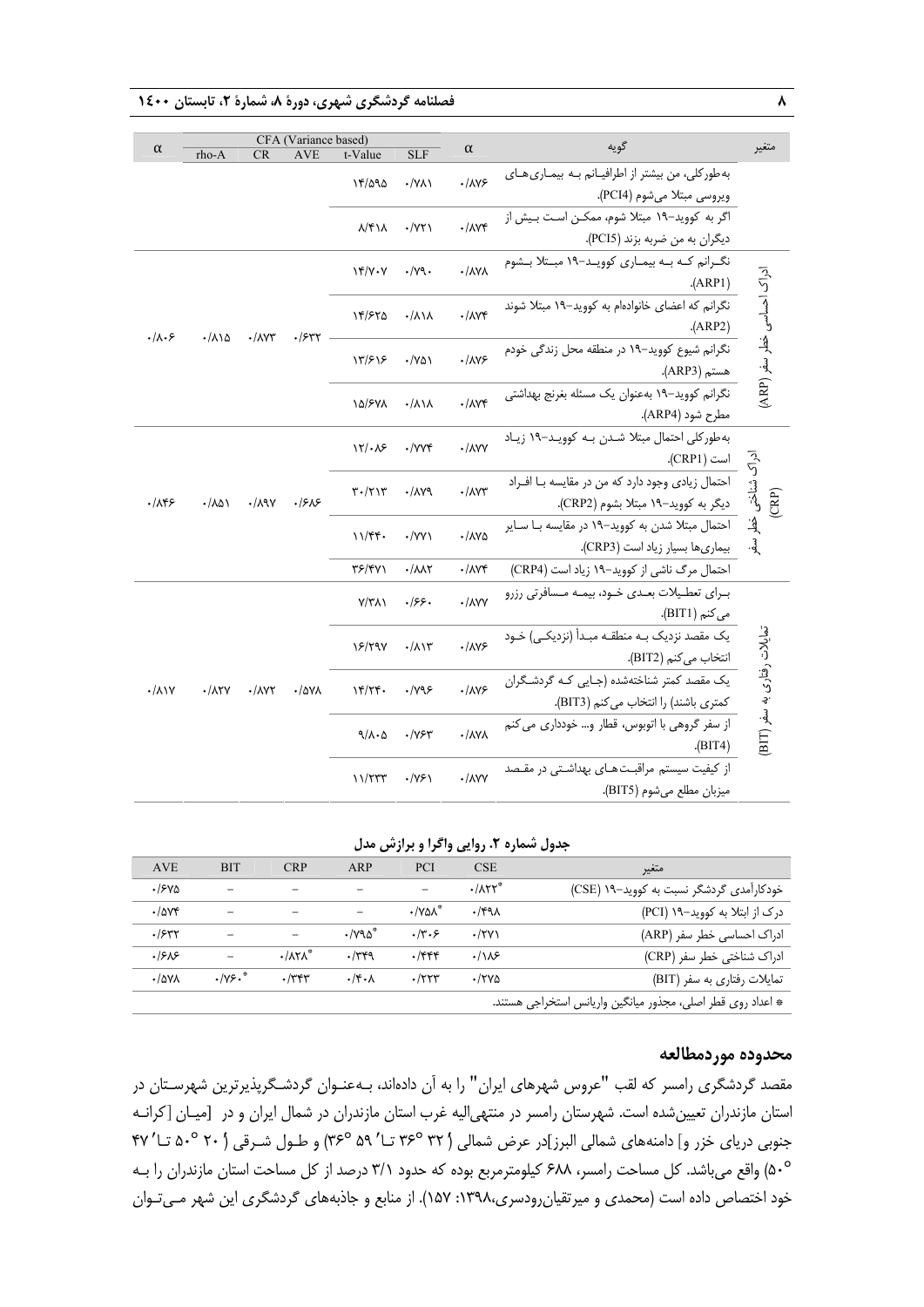به دو ابر منبع جنگل و دريا به همراه سواحل شني، مناطق ييلاقي، پلاژهاي تفريحي ساحلي، آبشارهاي متعدد، موزههاي تماشاگه خزر و عاج، مسجد آدينه، قلعه ماركوه، كاخ سلطنتي مرمر، بلوار معلم (كازينوي سابق)، چشمههاي آبگرم و سرد معدني، اولين هتل-اسپا در ايران، باغ 33 هكتاري (باغ ايراني)، دهكده ساحلي صنايعدستي و ... اشـاره نمـود. همچنـين، چهار رويداد ملي "آيين تيرماه سيزده شو" (با شماره ثبت ملي 236 در سال 1390)، "كشتي گيلهمردي" (با شماره ثبـت ملي 414 در سال 1390)، "جشنواره بهارنارنج" (با شماره ثبت ملي 1058 در سال 1394)، "جشنواره گـلگاوزبـان" (بـا شماره ثبت ملي 1225 در سال 1395) در رامسر وجود دارد كه بهصورت سالانه برگزار ميشود.



### **بحث و يافتهها**

يافتههاي توصيفي متغيرهاي جمعيت شناختي نشان داد كه بررسي نمونه آماري نشان داد كه ازنظـر جنـسيت، 192 نفـر (%44) زن و 248 نفر (%56) مرد بودند. ازنظر گروه سني، 97 نفر (%22) در گروه سني زير 19 سال، 136 نفـر (%31) در گروه سني ٢٠ تا ٢٩ سال، ١١٢ نفر (٢۵٪) در گروه سني ٣٠ تا ٣٩ سال، ۴٨ نفر (١١٪) در گروه سني ۴٠ تا ۴٩ سال، ٣١ نفر (%7) در گروه سني 50 تا 59 سال و 16 نفر (%4) در گروه سني 60 سال و بالاتر قرار دارند. به لحاظ وضعيت تأهـل، 257 نفر (%58) مجرد و 183 نفر (%42) متأهل بودند. بررسي سطح تحصيلات نمونه نشان داد كه 53 نفـر (%12) داراي مدرك ديپلم و پايينتر، 46 نفر (%10) داراي مدرك فوقديپلم، 161 نفر (%37) داراي مدرك ليـسانس، 147 نفـر (%33) داراي مدرك فوق ليسانس و ٣٣ نفر (٨٪) دكتري مي باشند. ازنظر وضعيت اشتغال، ۴۶ نفر (١٠٪) در مشاغل دولتي، ٢٠٣ نفر (%46) بهصورت مشاغل آزاد، 98 نفر (%22) خانهدار و 93 نفر (%21) بازنشسته هستند. پس از بررسي ميانگين درآمـد ماهيانه (ميليون ريال) نمونه، مشخص گرديد كه 187 نفر (%43) داراي درآمد كمتر از 3 ميليـون، 117 نفـر (%27) داراي درآمد بين 3 تا 4 ميليون، 81 نفر (%18) داراي درآمد بين 4 تا 5 ميليون، 41 (%9) داراي درآمد بين 5 تا 6 ميليـون و 14 نفر (%3) داراي درآمد 6 ميليون به بالابودند. در بررسي سابقه ابتلا به كوويد19- در بين نمونه پژوهش، دريافت شـد كـه 239 نفر (%54) مبتلابه ويروس شدهاند و 201 نفر (%46) سابقه ابتلا ندارند. همچنين درباره سابقه ابـتلا بـه كوويـد19- حين يا پس از سفر (خود يا همراهان) نيز پرسيده شد كه ٧١ نفر (١۶٪) پاسخ مثبت دادند كه در سفر مبتلا شدهاند و ٣۶٩ نفر (%84) پاسخ منفي دادند. در ادامه، گويهها و متغيرهاي تحقيق (جدول 3) ازنظر توصيفي بررسيشده و وضعيت موجود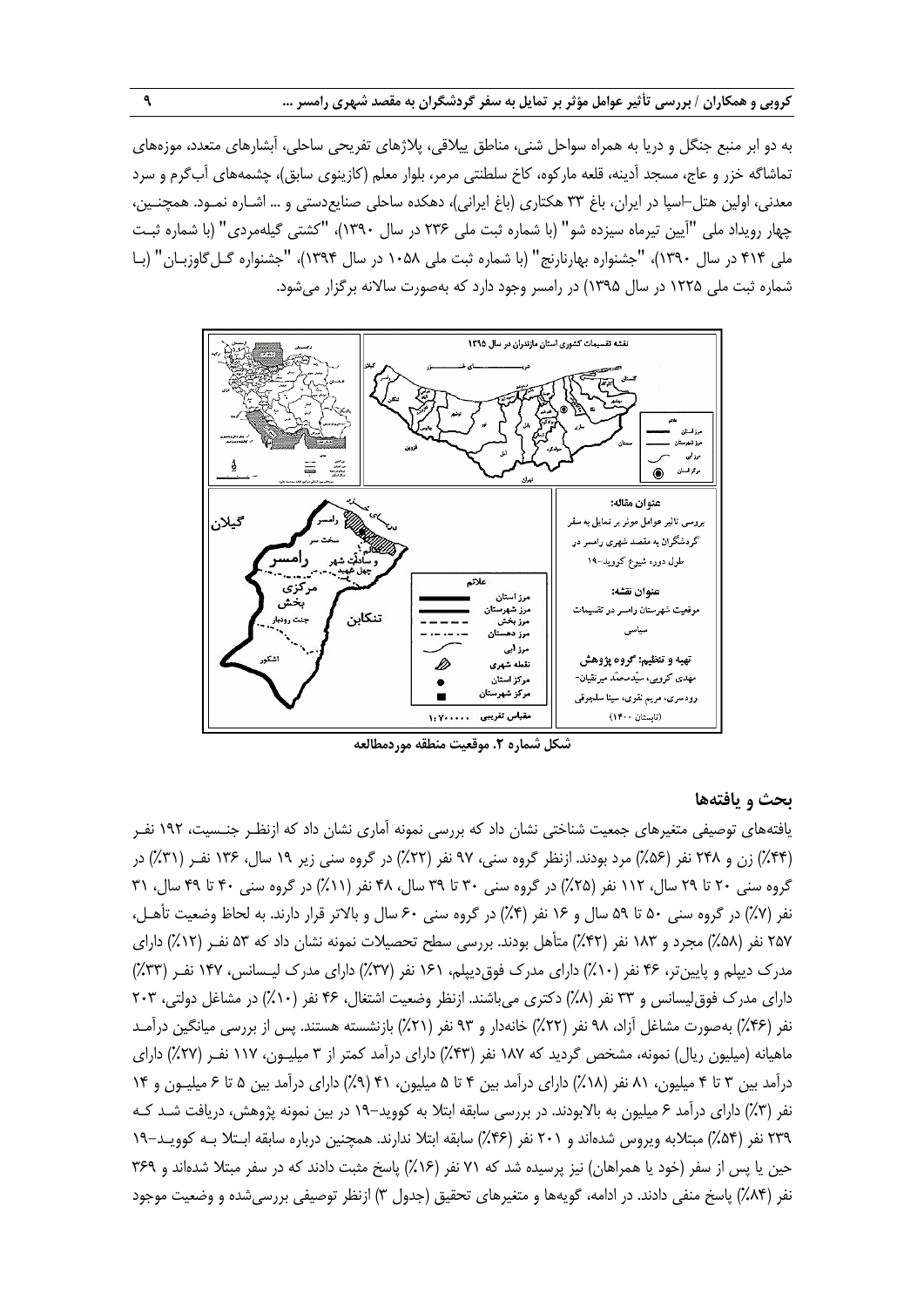آن مشخص گرديد. با توجه به مقياس اندازهگيري (5 گزينهاي)، مقدار 3 بهعنوان حد متوسط براي ارزيابي وضعيت تعيين گرديد. با توجه به نمره ميانگين (بيشتر به كمتر)، وضعيت متغيرها مشخص شدند؛ وضـعيت ادراك احـساسي خطـر سـفر (ARP (با نمره ميانگين (3/23) در حد مطلوب، وضعيت تمايلات رفتاري به سفر (BIT (با نمره ميانگين (2/95) نزديـك به حد متوسط، وضعيت متغير خودكارآمدي گردشگر نسبت به كوويد19- (CSE (با نمره ميانگين (2/88)، وضـعيت درك از ابتلا به كوويد19- (PCI (با نمره ميانگين (2/61) و وضعيت ادراك شناختي خطر سفر (CRP (با نمره ميانگين (2/59) پايينتر از حد متوسط قرار دارد.

| انحراف                          |                              |                                           |                                    | فراوانی (درصد) گزینهها                                          |                                                       |                                                           |                  | انحراف              | ميانگين            |            |
|---------------------------------|------------------------------|-------------------------------------------|------------------------------------|-----------------------------------------------------------------|-------------------------------------------------------|-----------------------------------------------------------|------------------|---------------------|--------------------|------------|
| معيار                           | ميانگين                      | خیلی زیاد                                 | زياد                               | متوسط                                                           | کم                                                    | خیلی کم                                                   | گويه             | معيار               |                    | متغير      |
| $\frac{1}{\tau}$                | Y/9Y                         | $(17/7)$ ar                               | $(19/7)$ $\lambda\Delta$           | $(7Y)$ ) $19$                                                   | $(Y\lambda/\mathcal{F})$ $\lambda Y\mathcal{F}$       | $(11/\lambda)$ at                                         | CSE1             |                     |                    |            |
| $1/\cdot \Delta$                | $Y/\lambda$ ۶                | $(\frac{2}{3})$ ) $\lambda$               | ۱۱۵(۱/۲۶)                          | (TY Y)Y5                                                        | $(Y\Delta/\Delta)$ ) ) ) $Y$                          | $(11/1)$ ۴۹                                               | CSE <sub>2</sub> | $\cdot/\lambda$ ٩   | $Y/\lambda\lambda$ | $\rm CSE$  |
| 1.5                             | Y/9f                         | $(F/F)$ $Y\Lambda$                        | P(1 X Y)                           | $(\nabla \mathcal{S}/\mathfrak{F})\mathcal{S}$ .                | $(YY)$ 9 $Y$                                          | $(1.40)$ ۴۶                                               | CSE3             |                     |                    |            |
| $\cdot$ /97                     | $\mathbf{Y}/\mathbf{A}$      | $(\mathcal{M}(\mathcal{A}))$              | $(\tau \cdot / \Delta)$ 9.         | ۱۵۸(۳۵/۹)                                                       | $(\nabla \wedge \wedge) \wedge \nabla \cdot$          | $(\wedge)$ ۳۵                                             | CSE4             |                     |                    |            |
| $\cdot$ /99                     | $\frac{1}{2}$                | $(\Delta/Y)$ ۲۵                           | $(11/\mathcal{F})$ $\Delta$ .      | $(77)$ $150$                                                    | $(T\Delta/\Delta)$ ነል۶                                | $(15/2)$ ff                                               | PCI1             |                     |                    |            |
| $\cdot$ /99                     | $\frac{1}{2}$                | $(Y/\mathcal{A})$ ) Y                     | $(17/7)$ $\Delta\lambda$           | $(\forall \lambda/\mathcal{F})\setminus V$                      | $(\uparrow \wedge / \uparrow) \wedge \uparrow \wedge$ | $(17)$ ۵۷                                                 | PCI <sub>2</sub> |                     |                    |            |
| $\mathcal{N} \cdot \mathcal{N}$ | Y/YY                         | $(\Delta/\Upsilon)$ $\Upsilon\Upsilon$    | $(1Y/Y)$ YA                        | $(YV)$ $YY$                                                     | $P \cdot ( \lambda )$                                 | $(1\Delta/\tau)$ ۶ $Y$                                    | PCI3             | $\cdot$ /YY         | $\frac{1}{2}$      | PCI        |
| $\mathcal{N} \cdot \mathcal{N}$ | $\frac{1}{2}$                | $\rho\left(\gamma\right)$                 | $(17/2)$ ff                        | $(T5/\lambda)$                                                  | $(Y\lambda)$ $\lambda Y\tau$                          | $(1\lambda/\mathcal{F})$ $\lambda\Upsilon$                | PCI <sub>4</sub> |                     |                    |            |
| $\cdot$ /97                     | $\frac{1}{2}$                | $(\mathfrak{f}/\mathfrak{f})$ ) $\lambda$ | $(9/2)$ ۴۲                         | $(\mathfrak{f}\cdot/\mathsf{Y})\setminus\mathsf{Y}\mathfrak{q}$ | $(TY/\Delta)$ ) $YY'$                                 | $(17/7)$ ۵۸                                               | PCI5             |                     |                    |            |
| $1/\lambda$                     | $\tau/\tau\tau$              | $(1\Delta/T)$ ۶۷                          | (T1/1)1TV                          | $(7f/1)\rightarrow$                                             | $(71/1)$ 95                                           | $(\mathsf{r}\mathsf{v}/\mathsf{r})\,\mathsf{r}\mathsf{v}$ | ARP1             |                     |                    |            |
| $1/\cdot$ ۶                     | Y/9Y                         | $(Y/\lambda)$ $Y\lambda$                  | $(\nabla \mathcal{F}/\Lambda)$ ۱۱۸ | (٣٧/٧)١۶۶                                                       | $(\lambda/\mathcal{F})$ $\lambda\lambda$              | $(17/T)$ af                                               | ARP2             | $\cdot/\mathcal{N}$ | $\tau/\tau\tau$    | <b>ARP</b> |
| $\mathcal{N} \cdot \mathcal{N}$ | $\frac{8}{10}$               | $(15/5)$ Yr                               | (55/1)7.7                          | $(Y \cdot   Y)$ 9)                                              | $(17/5)$ $5.$                                         | $(\tau)$ $\gamma\tau$                                     | ARP3             |                     |                    |            |
| $\sqrt{\cdot}$                  | $\frac{1}{\sqrt{2}}$         | $(17/T)$ af                               | (75/9)15                           | ۱۵۸(۱۵۸)                                                        | $(\lambda x/\mathcal{F})$ $\lambda x$                 | $(5/\lambda)$ $\forall$ .                                 | ARP4             |                     |                    |            |
| $1/\cdot$ ۴                     | $\frac{8}{2}$                | $(F/\lambda)$ $\forall$ .                 | $(1 - \tau)$ ۴۵                    | $(T\Delta/\Upsilon)\Delta\Delta$                                | $(Y\Delta/Y)$ ) $\Delta Y$                            | $(17)$ $\Delta$ ۳                                         | CRP1             |                     |                    |            |
| $\sqrt{\cdot \cdot}$            | $Y/\Upsilon Y$               | $(f/\lambda)$                             | $(F/F)$ $Y9$                       | (75/1)189                                                       | $(\Upsilon \Upsilon / 5)$ ) $\Upsilon \Lambda$        | $(19/2)$ $\lambda$ ۶                                      | CRP2             | $\cdot/\lambda$ Y   |                    | <b>CRP</b> |
| $1/\sqrt{2}$                    | Y/YY                         | $(\lambda/\mathfrak{q})$ ۳۹               | $(1\Delta/V)$ ۶۹                   | $(\nabla \wedge /S)$ ١٣٩                                        | $(7\lambda)$ $157$                                    | $(10/9)$ Y.                                               | CRP3             |                     | $\frac{8}{10}$     |            |
| $\sqrt{\cdot}$                  | $Y/\Delta P$                 | $(Y/\mathcal{A})$ ) $Y$                   | $(17/Y)$ $\Delta$ ۶                | $(T\Delta)$ ነ $\Delta f$                                        | (TT/T)                                                | $(10/7)$ FY                                               | CRP4             |                     |                    |            |
| $\cdot/\lambda$ ۶               | $Y/Y\Lambda$                 | $(\tau)$ $\gamma\tau$                     | $(11/\lambda)$ at                  | $(\Delta \Upsilon) \Upsilon \Upsilon \Upsilon$                  | $(\Upsilon \Upsilon / \Upsilon) \Upsilon \Upsilon$    | ۲۵ (۸)                                                    | BIT1             |                     |                    |            |
| $\cdot/\lambda\Delta$           | $\mathsf{Y}/\mathsf{Y}$      | $(9)$ ۴                                   | $(1Y/\Delta)$ YY                   | (۵۲/۵)۲۳۱                                                       | $(\tau \cdot / \tau)$ and                             | $f^*\left(\sqrt{A}\right)$                                | BIT2             |                     |                    |            |
| ۰/۹۵                            | $\frac{1}{\sqrt{2}}$         | $(\Delta/\Delta)$ ٢۴                      | (TT/9)                             | $(\Upsilon \Upsilon / \Lambda)$ ١۵٣                             | $(71/\lambda)$ 98                                     | $(f/\lambda)$ $\lambda$                                   | BIT3             | .159                | Y/90               | <b>BIT</b> |
| $\sqrt{\cdot \cdot}$            | $\mathbf{r}/\cdot\mathbf{r}$ | ۲۲ (۵)                                    | $(Y\Lambda/\mathcal{F})$ ١٢۶       | $(\forall \lambda/\forall)$ ۱۶۹                                 | $(\tau \cdot)$ $\lambda\lambda$                       | ۲۵ (۸)                                                    | BIT4             |                     |                    |            |
| $\cdot$ /94                     | $\mathcal{N}/\mathcal{N}$    | ۲۵ (۵/۷)                                  | $(19/7)$ $\lambda\Delta$           | $(01/1)$ 550                                                    | $(1\Delta/\mathfrak{A})$ $\mathsf{Y}$ .               | $(\wedge)$ ۳۵                                             | BIT5             |                     |                    |            |

**جدول شماره .3 بررسي توصيفي وضع موجود گويهها و متغيرهاي تحقيق** 

بهمنظور آزمون فرضيههاي پژوهش از مدلسازي معادلات ساختاري مبتني بر حداقل مربعات جزئي استفاده گرديد . پيش از آزمون فرضيهها، برازش مدل بررسي شد. شاخص برازش ريشه ميانگين مربعات بـاقيمانـده استانداردشـده (SRMR ( مقدار (0/068) را نشان داد كه با توجه مقدار استاندارد (كه بايد كمتر از 0/08 باشد) مطلوب است. شـاخص بـرازش نـرم شده برازندگي (NFI (مقدار (0/7) را نشان دارد كه با توجه به اينكه اين مقدار هر چه به يك نزديك تر باشد، مطلـوبتـر است، اين شاخص نيز موردپذيرش است. شاخص برازش استون و گيسر  $(\mathrm{Q}^2)$  براي متغير خودكارآمدي گردشگر نسبت به كوويد-١٩ (CSE) مقدار (٢٥٩٠)، متغير درك از ابتلا به كوويد-١٩ (PCI) مقدار (٢/٣۶۴)، متغير ادراك احساسي خطـر سفر (ARP (مقدار (0/384)، متغير ادراك شناختي خطر سفر (CRP (مقدار (0/468) و متغير تمـايلات رفتـاري بـه سـفر (BIT (مقدار (0/365) را نشان داد كه با توجه به مقدار استاندارد (كه بايد بيشتر از 0/3 باشـد)، تناسـب پـيشبـين مـدل مطلوب است. مقادير مطلوب شاخص هاي برازش بر اين موضوع دلالت مي كند كه دادههاي تجربي توانستهاند مدل را به گونه مطلوبي برازش نمايند و قدرت پيشبينانه در مقايسه با مقادير استاندارد دارنـد. ازايـنرو مـيتـوان بـه نتـايج آزمـون (شكلهاي 3 و 4) و جدول (4) تكيه نمود.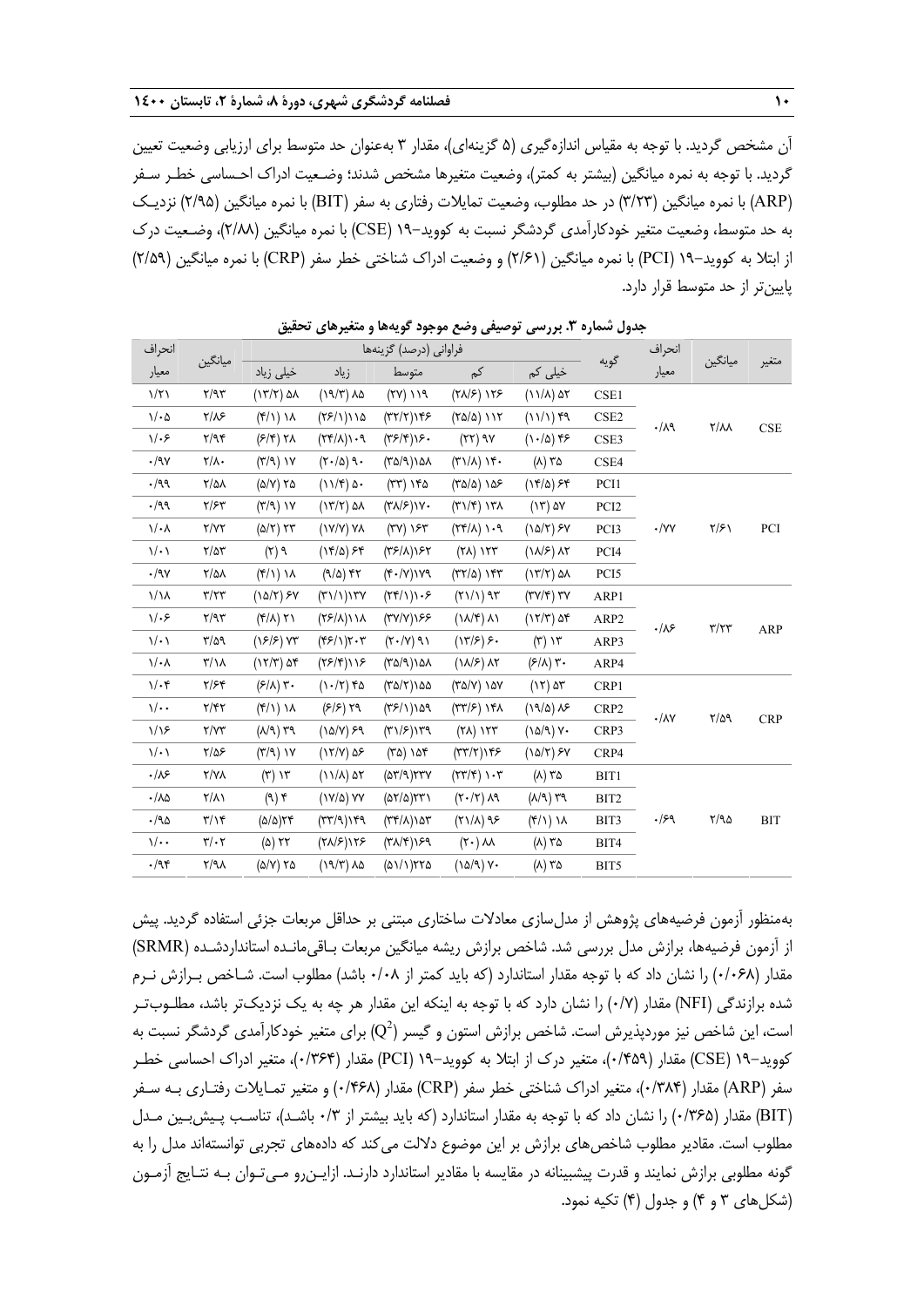



| وضعيت فرضيه | t-Value              | ضرايب<br>استاندار د | فرضيه                                                                            |
|-------------|----------------------|---------------------|----------------------------------------------------------------------------------|
| تأىد        | 5/157                | $-\cdot$ /۴۹۸       | H1: خودکارآمدی ادراکی نسبت به کووید-١٩ ← درک از ابتلای به کووید-١٩               |
| تأىد        | $Y/\lambda\lambda Y$ | .77.5               | درک از ابتلای به کووید-۱۹ $\rightarrow$ ادراک احساسی خطر سفر: $\mathrm{H}_2$     |
| تأىد        | $f/\gamma$           | ۰/۴۴۴               | درک از ابتلای به کووید-۱۹ $\rightarrow$ ادراک شناختی خطر سفر: H3                 |
| تأىد        | Y/YYY                | $\cdot$ / $\tau$    | درک از ابتلای به کووید-۱۹ $\rightarrow$ تمایلات رفتاری گردشگران در سفر $\rm H_4$ |
| تأىد        | $\frac{1}{2}$        | $\cdot$ /۳۲۴        | H5: ادراک احساسی خطر سفر ← تمایلات رفتاری گردشگران در سفر                        |
| تأىد        | $Y/\cdot Y\Delta$    | $\cdot$ /۲۷)        | ادراک احساسی خطر سفر $\rightarrow$ تمایلات رفتاری گردشگران در سفر:               |

| جدول شماره ٤. نتايج مدلهاى معادلات ساختارى براى أزمودن فرضيههاى تحقيق |  |  |  |  |
|-----------------------------------------------------------------------|--|--|--|--|
|-----------------------------------------------------------------------|--|--|--|--|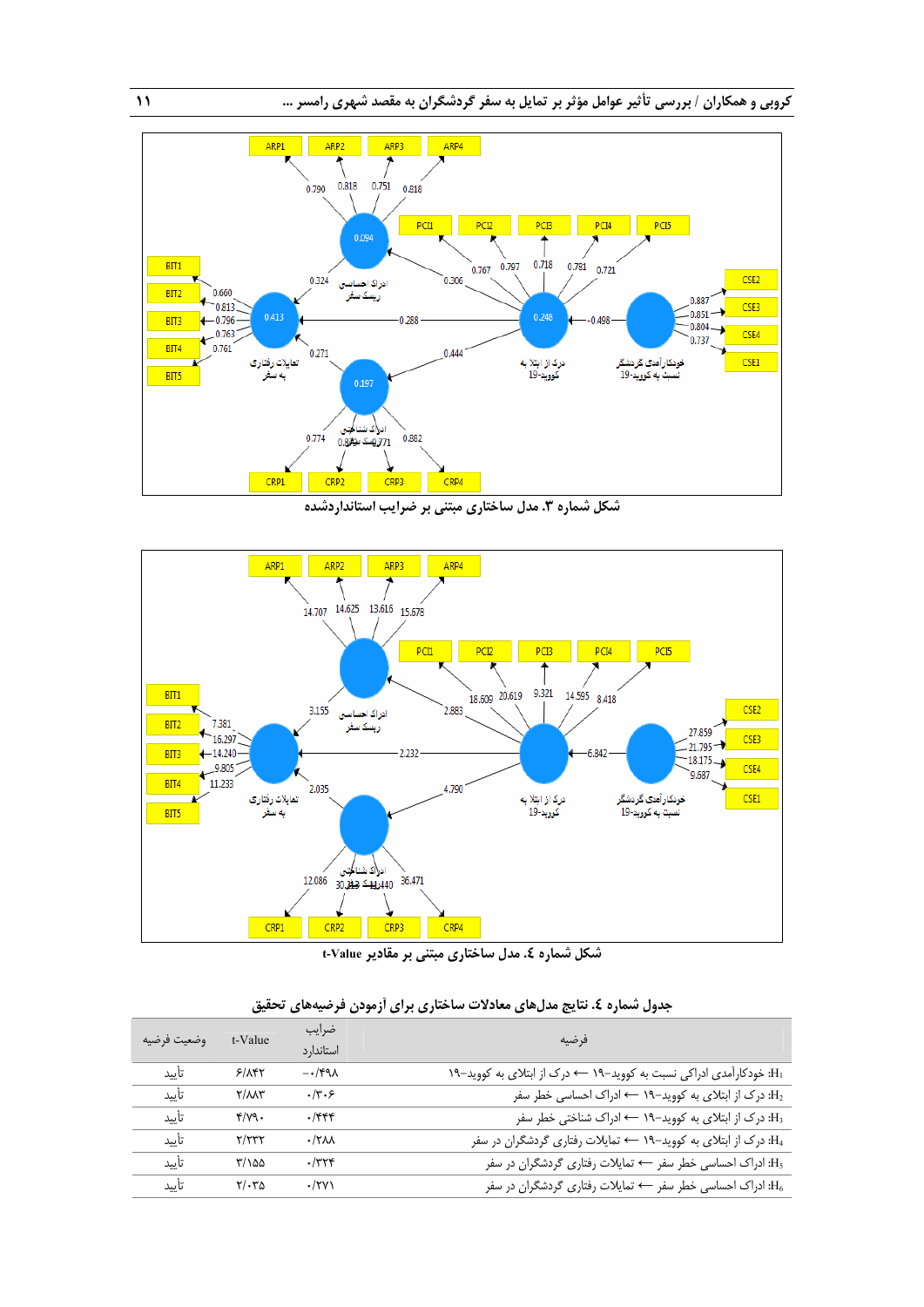مبتني بر شكلهاي (3 و 4) و جدول (4)، خروجي آزمون فرضيههاي پژوهش به شرح زير است: از ديدگاه گردشگران، خودكارآمدي گردشگر نسبت به كوويد19- بر درك آنهـا از ابـتلا بـه كوويـد19- تـأثير منفـي و معكوس دارد (6/842 =*Value-t* و -0/498 =*β*(، ازاينرو فرضيه 1H در سطح 0/01 = α و مقدار بحراني 1/96 =ᴢ تأييد ميشود. در واقع، خودكارآمدي ادراكي نسبت به كوويـد19- مـيتوانـد %50 از تغييـرات درك گردشـگران از ابـتلاي بـه كوويد–١٩ در سفر به شهر رامسر را تبيين نمايد. يعني اگر خودكارآمدي ادراكي نسبت به كوويد–١٩، ١ واحد افزايش يابد، درك گردشگران از ابتلاي به كوويد19- در سفر به شهر رامسر به ميزان 0/50 واحد كاهش خواهد يافت. اين نتيجـه بـا يافته (2020:9-10 ,al et Kock (همسو ميباشد. خودكارآمدي بيانگر آن است كه فرد اطمينـان دارد بـهواسـطه انجـام رفتارهاي توصيهشده، ميتواند خود را در برابر خطرات محافظت كنـد. در نتيجـه هـر چـه ميـزان خودكارآمـدي و رفتـار محافظتي در بين گردشگران افزايش يابد، ادراك ابتلا به بيماري كوويد19- در آنها كمتر خواهـد بـود و افـراد تمايـل و اطمينان بيشتري به سفر خواهند داشت، زيرا بر اين باورند كه توانايي لازم براي محافظت از خود در مقابل كوويد 19- در طول سفر را دارند و با رعايت دستورالعملهاي بهداشتي بهراحتي و بدون نگراني ميتوانند به سفر بروند.

درك گردشگران از ابتلاي به كوويد19- بر ادراك احساسي خطر سفر تأثير مثبـت و مـستقيم دارد (2/883 =Value-t و 0/306=*β*(، ازاينرو فرضيه 2H در سطح 0/01 = α و مقدار بحراني 1/96 =ᴢ تأييد ميشود. در واقع، درك گردشگران از ابتلاي به كوويد19- ميتواند %31 از تغييرات ادراك احساسي خطر سفر آنها را تبيين نمايد. يعني اگر درك گردشـگران از ابتلاي به كوويد،19- 1 واحد افزايش يابد، ادراك احساسي خطر سفر به ميزان 0/31 واحد افزايش خواهد يافـت. ايـن يافته با نتيجه مطالعات (,2020:4al et Kock; ,2020:3al et Qui (همسو ميباشد. ادراك گردشگران از خطر ابـتلاي به بيماري بهعنوان يك وضعيت تهديدكننده منجر به احساسات منفي مانند اضطراب و نگراني در آن ها ميشود و تصميم به سفر آنها را تحت شعاع قرار ميدهد. بهعبارتديگر، درك گردشگر از ابتلاي به بيماري، خطـر احـساسي از سـفر بـه مقصد را افزايش ميدهد و منجر به ارزيابي منفي نسبت مقصد گردشگري ميشود.

درك گردشگران از ابتلاي به كوويد19- بر ادراك شناختي خطر سفر تـأثير مثبـت و مـستقيم دارد (4/790 =*Value-t* و 0/444=*β*(، ازاينرو فرضيه 3H در سطح 0/01 = α و مقدار بحراني 1/96 =ᴢ تأييد ميشود. در واقع، درك گردشگران از ابتلاي به كوويد19- ميتواند %44 از تغييرات ادراك شناختي خطر سفر آنها را تبيين نمايد. يعني اگر درك گردشـگران از ابتلاي به كوويد،19- 1 واحد افزايش يابد، ادراك شناختي خطر سفر به ميزان 0/44 واحد افزايش خواهـد يافـت. ايـن يافته با نتيجـه مطالعـات (MacIntyre,2020:1; Zhang et al,2020:2; Parady et al,2020:2) همـسو مـ إباشـد. ادراك شناختي خطر، اشاره به ادراك از شدت خطر و بيماري دارد . هر چه اين ادراك ابتلاي به بيماري بالاتر باشد، افـراد احتمال درگيري با بيماري را بيشتر درك خواهند كرد؛ لذا از سفر به مقاصد خطرپـذير و پرخطـر امتنـاع مـيكننـد. بـدين ترتيب، ادراك خطر بهعنوان محركي براي اقدامات پيشگيرانه عمل ميكند.

درك گردشگران از ابتلاي به كوويد19- بر تمايلات رفتاري آنها در سفر به مقصد گردشگري شهري رامسر تأثير مثبت و مستقيم دارد (2/232 =*Value-t* و 0/288=*β*(، ازاينرو فرضيه 4H در سطح 0/01 = α و مقدار بحراني 1/96 =ᴢ تأييد ميشود. در واقع، درك گردشگران از ابتلاي به كوويد19- ميتواند %29 از تغييرات تمايلات رفتاري آنها را تبيين نمايد. يعني اگر درك گردشگران از ابتلاي به كوويد،19- 1 واحد افـزايش يابـد، تمـايلات رفتـاري آنهـا در سـفر بـه مقـصد گردشگري شهري رامسر به ميزان 0/29 واحد افزايش خواهد يافت. اين يافته با نتيجه مطالعات ( ;,2020:76al et Wen ,2020:198Said Ben & Chebli (همسو است. ادراك ابتلاي به بيماري كوويد،19- گردشـگران را مجـاب مـيكنـد رفتارهايي اتخاذ كنند كه احتمال ابتلاي به بيماري را تا حد زيادي كاهش دهد . آنها بسته به شرايط، برنامه سفر خـود را به تغيير ميدهند و مقاصد كمخطرتر و خلوتتر را انتخاب ميكنند. بهعبارتديگر ميتوان گفت، درك افراد از خطر عامل اصلي تعيين كننده رفتار آن هاست.

ادراك احساسي خطر سفر گردشگران بر تمايلات رفتاري آنها در سفر به مقصد گردشگري شهري رامسر تأثير مثبـت و مستقيم دارد (3/155 =*Value-t* و 0/324=*β*(، ازاينرو فرضيه 5H در سطح 0/01 = α و مقدار بحرانـي 1/96 =ᴢ تأييـد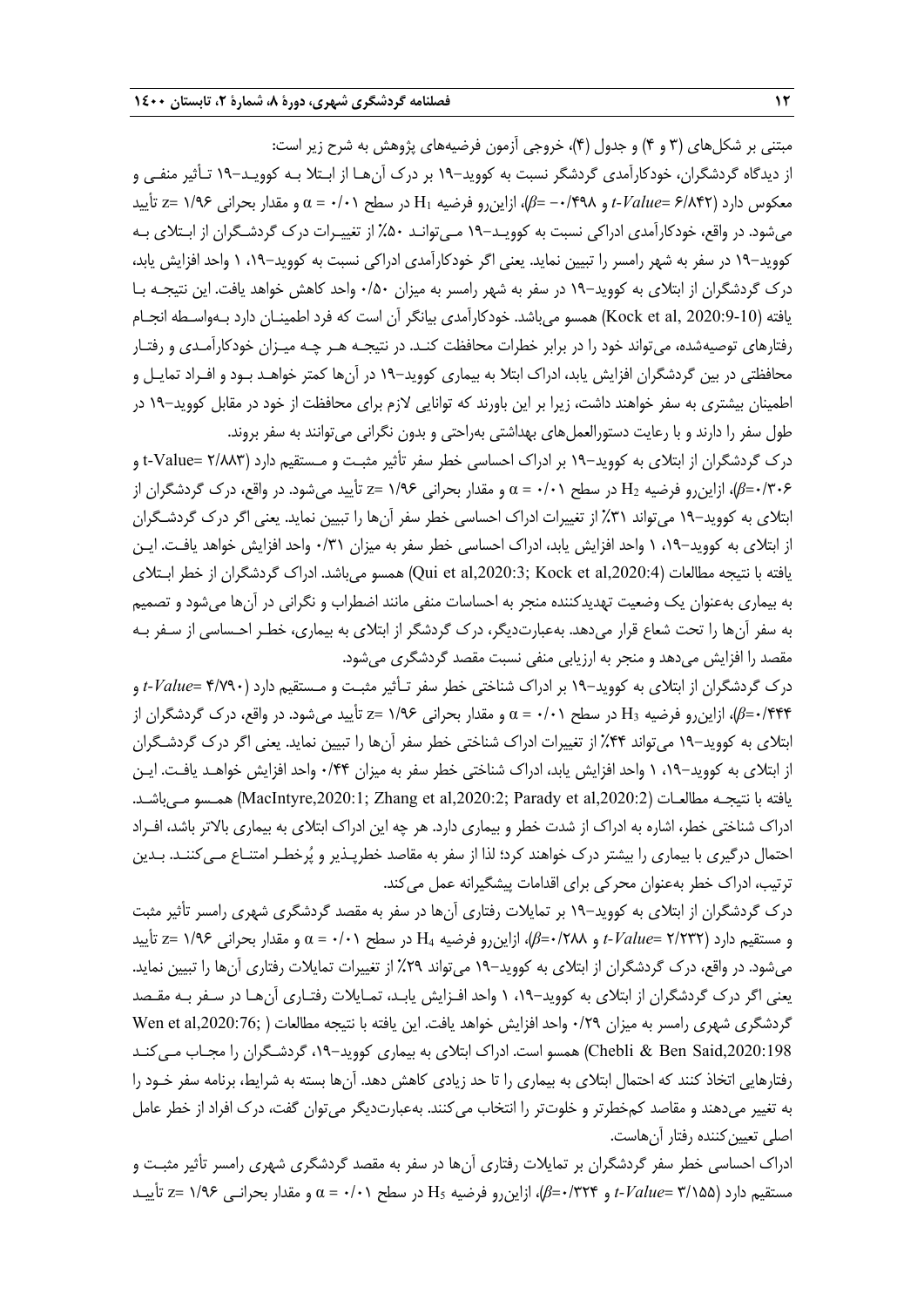ميشود. در واقع، ادراك احساسي خطر سفر ميتواند %32 از تغييرات تمـايلات رفتـاري گردشـگران در سـفر بـه مقـصد گردشگري شهري رامسر را تبيين نمايد. يعني اگر ادراك احساسي خطر سفر گردشگران، 1 واحد افزايش يابـد، تمـايلات رفتاري آنها به ميزان 0/32 واحد افزايش خواهد يافت. ادراك شناختي خطر سفر گردشگران بر تمايلات رفتاري آنها در سفر به مقصد گردشگري شهري رامسر تأثير مثبت و مستقيم دارد (2/035 =*Value-t* و 0/271=*β*(، ازاينرو فرضـيه 6H در سطح 0/01 = α و مقدار بحراني 1/96 =ᴢ تأييد ميشود. در واقع، ادراك شناختي خطر سفر ميتواند %27 از تغييـرات تمايلات رفتاري گردشگران در سفر به مقصد گردشگري شهري رامسر را تبيين نمايد. يعني اگر ادراك شناختي خطر سفر گردشگران، 1 واحد افزايش يابد، تمايلات رفتاري آنها به ميزان 0/27 واحد افزايش خواهـد يافـت. ازايـنرو، از ديـدگاه گردشگران، ادراك احساسي و شناختي خطر سفر گردشگران بر تمايلات رفتـاري آنهـا در سـفر بـه مقـصد گردشـگري شهري رامسر تأثير مثبت و مستقيم دارد كه بـا نتـايج مطالعـات ( ;3020:3 ; Dae & Chang,2020:1023 بـدين .اسـت همـسو) Kock et al,2020:4; Abdullah, 2020:1; Parady et al,2020:4; Hotle et al,2020:2 ترتيب فرآيندهاي شناختي و احساسي، زمينهساز قـضاوت و تـصميمگيـري هـستند. احـساس منفـي، اضـطراب و تـرس ادراكشده از كوويد،19- منجر به تغيير رفتار گردشگران در اين دوران شده و عـادات و الگـوي سـفر آنهـا را تـا حـدي زيادي تغيير داده است. آنها اغلب ترجيح ميدهند به سفرهاي كوتاهمدت با وسيلههاي نقليه شخصي بروند و مقاصدي را انتخاب ميكنند كه به محل اقامتشان نزديكتر و درعينحال امن و كم جنبجوشتر باشد.

### **نتيجهگيري**

بحران كوويد19- با پيامدهاي بيسابقهاش، انسانها را در معرض پيچيدگي و عدم اطمينان و خطر قرار داده، به طوريكه نحوه ادراك افراد از دنيا، تفكر، عملكرد و واكنش آنها تغيير پيداكرده و پيچيدگي تصميم بيشازپيش عيانتر شده اسـت. تأثير همهگيري كوويد19- بر تصميمگيري گردشگران از جمله موضوعاتي اسـت كـه پژوهـشگران را ترغيـب كـرده تـا ادراكات افراد و تأثير آن بر رفتار و تمايلات گردشگران در اين دوران، موردمطالعـه قـ رار دهنـد. پـژوهش حاضـر نيـز در راستاي تأثيرات كوويد19- بر گردشگران و تغيير تصميمات آنها، به بررسي عوامل مؤثر بر تمايلات گردشگران به سـفر در دوران همهگيري كوويد19- پرداخته است. از ديدگاه علمي، اين پژوهش، اطلاعات ارزشمندي از رفتـار گردشـگران را براي مقصد و سازمان گردشگري فراهم ميكند و از توسعه راهبردهاي ارتباطي براي اجزاي گردشگري در پساكوويد19- پشتيباني مينمايد. نتايج پژوهش نشان ميدهد عوامل خودكارآمدي ادراكي، ادراك شناختي و ادراك احساسي گردشگران از خطر سفر بر روي تمايلات رفتاري آنها در سفر به رامسر در زمان شيوع كوويد19- تأثيرگـذار اسـت و بـدين ترتيـب تحليلها بيانگر سازگاري يافتهها با مطالعات پيشين ميباشد. پژوهش حاضر با بررسي تـأثيرات كوويـد19- بـر تغييـرات الگوي رفتاري در بين گردشگران نشان ميدهد با توجه هشدار جهاني در خصوص تكرار بيماريهاي جدي مانند كوويد- 19 و آگاهي مديران و برنامهريزان از روند بيماريهاي اينچنيني، الزامي است ادراكات ناشي از خطـر و تمـايلات جديـد الگوي سفر موردمطالعه قرار گيرد تا امكان برنامهريزي و تدوين راهبردهـا و اقـدامات مناسـب بـراي رخـدادهاي مـشابه تسهيل شود. در مورد برنامهريزي و ارائه راهبردها، مديريت مقصد رامسر، بيشتر، اهداف دولت و وزارت بهداشت را دنبـال ميكند، تا گسترش ويروس در شهر را كاهش دهد و گردشگري در درجه دوم قرار دارد. بـراي اينكـه گردشـگري بتوانـد بهطور سريع به وضع اوليه خود برگردد و با توجه بخشي از يافتهها در قسمت وضعيت متغيرهـا (كـه دريافـت شـد ادراك احساسي خطر سفر گردشگران (يعني نگرانيهاي گردشگران در ابعاد مختلف) نسبت به ساير متغيرها بالاتر است)، آنهـا بايد بر كاهش درك خطر مسافرت گردشگران و كاهش تهديد كوويد19- از طريق راهبـرد "ارتباطـات سـفر مبتنـي بـر كوويد19-" مقصد رامسر" تمركز كنند. آنها بايد بر ايجاد فرصتهايي بهمنظور تبديل مقصد گردشگري به يك مقـصد ايمن و سالم در جهت كاهش ادراك خطر سفر گردشگران؛ گنجاندن مقوله بهداشت و حافظت از سـلامت گردشـگران و كاركنان در دستور كار مديران؛ ايجاد الزامات و تشديد نظارتهاي بر رعايت دستورالعملهاي بهداشتي در مراكـز اقـامتي، پذيرايي و تفرجگاهي، آموزش نيروهاي انساني بهمنظور رعايت اين موارد و راهنمايي گردشگران؛ ترغيب گردشـگران بـه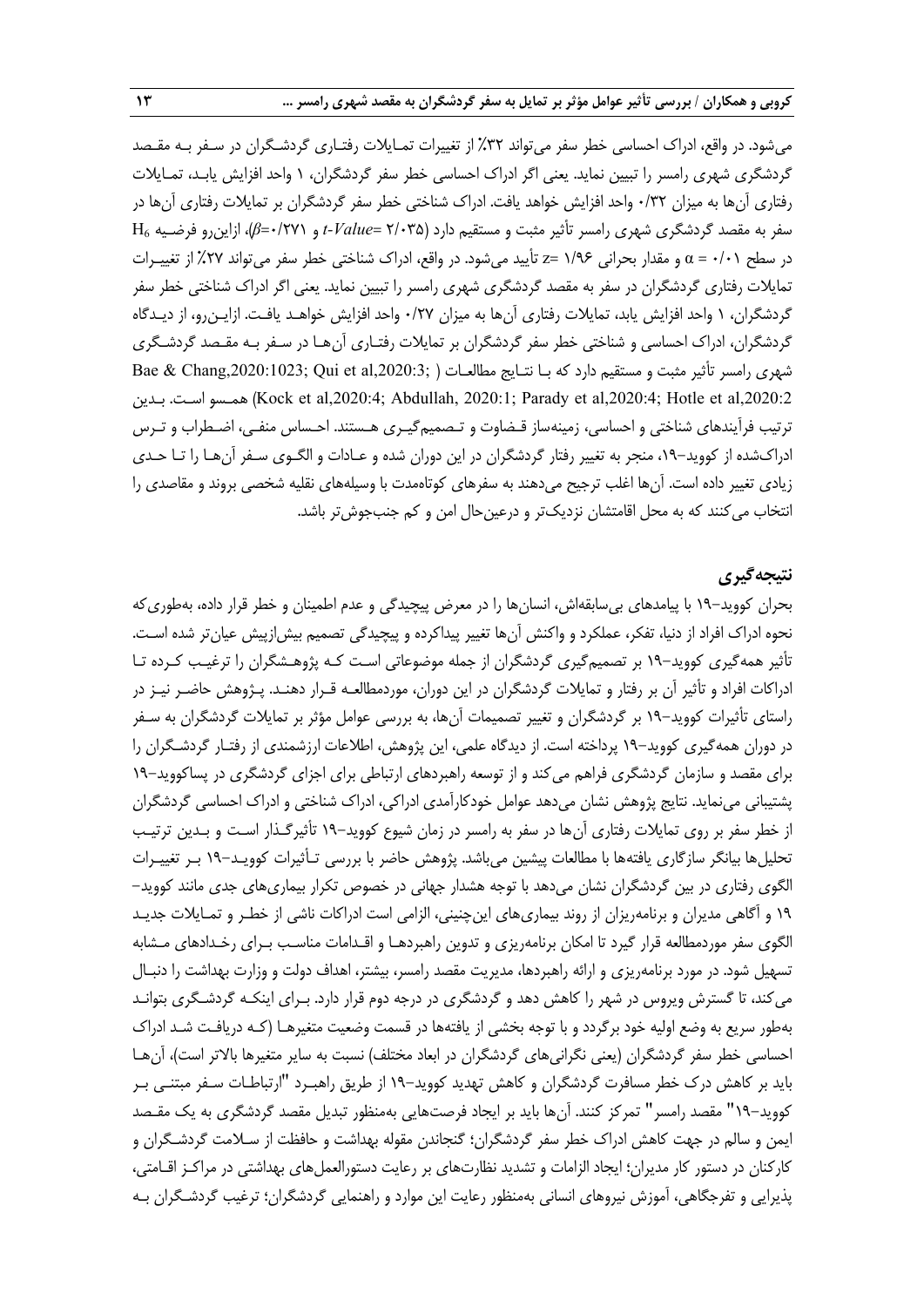استفاده از پلتفرمهاي آنلاين عرضه خدمات گردشگري؛ استفاده از رسانههاي اجتماعي در جهت آموزش، اطـلاعرسـاني و آگاهي گردشگران و افراد فعال در زنجيره تأمين، تأكيد داشته باشند. رسانههاي مسافرتي و هرگونه ابـزار ارتبـاطي، نبايـد فقط اطلاعاتي را فراهم كنند كه منجر به افزايش خطر ادراكي سفر شود (مانند تعداد موارد و مرگومير) بلكه بايد مواردي چون سياستهاي لغو، اطلاعات بازپرداخت و اقدامات بهداشتي و ايمني را پوشش دهند تا گردشگران به اقـدامات مقـصد در جهت اعمال محدوديتها و لغو سفر، اعتماد داشته باشند. ارتباطات سفر در مقصد رامسر بايد برانگيزش گردشـگران و مسافران از سفر و كاوش در پساكوويد تأكيد كند (# سفر فردا). با توجه به گسترش سفرهاي داخلي در پساكوويد به طـور فراگير، مقصد گردشگري رامسر بايد بر ارائه پكيجها و مسيرهاي جديد گردشگري و نيـز تطـابق خـدمات گردشـگري در سطح گردشگران و مسافران داخلي (و نه گردشگران مجلل) تأكيد نمايد و نيز اين مسئله را بهطور فراگير، در حال حاضـر اطلاعرساني كند. اين همان راهبرد ايجاد روابط بلندمدت بهجاي فروش كوتاهمدت است. با توجه به اينكه هيچ پژوهـشي فاقد محدوديت نيست، محدوديتهاي پژوهش حاضر اين است كه در هنگام تفسير نتايج اين مطالعه بايد توجه شود كـه گردشگران موردبررسي در اين مطالعه مربوط به مقصد رامسر بودند. همچنين با توجـه بـه محـدوديتهـاي كوويـد،19- پرسشنامهها بهصورت الكترونيك ارسال و دريافت شدند كه بر اساس همين اقدام، نمونـهگيـري بـهناچـار بـهصـورت در دسترس غير احتمالي انجام شد كه بر اساس همين، نسبت به تعميم نتايج بايد احتياط نمود.

### **تقدير و تشكر**

بنا به اظهار نويسنده مسئول، اين مقاله حامي مالي نداشته است.

### **منابع**

- 1) قربانزاده، داود و عابدي، احسان (1399) بررسي نقش دلبستگي ايمن در پيشبيني نيات تجربي گردشگران در سفر به مقاصد گردشگري در دوران شيوع ويروس كوويد-١٩، مطالعات مديريت گردشگري، دوره ١۵، شماره ويژهنامه همهگيري كوويـد-١٩، صص. .145-178
- 2) قربانزاده، داود و آقامحمدي، جواد (1400) بررسي تأثير ادراك از ريسك ابتلا به كوويد19- بر نيت رفتاري گردشگران نسبت به گردشگري بدون تماس مطالعه موردي: بازديدكنندگان از جاذبههاي گردشگري شهرستان آمل در موج دوم شيوع، فصلنامه گردشگري شهري، دوره ۸، شماره ۰، صص. ۳۱-۱۵.
- 3) محمدي، مصطفي و ميرتقيانرودسري، سيدمحمد (1398) بررسي عوامل مؤثر بر وفاداري به مقصد گردشگري شهري مطالعه موردي: شهر رامسر، فصلنامه گردشگري شهري، دوره ۶، شماره ۱، صص. ۱۴۹–۱۶۷.
- 4) محمدي، مصطفي؛ ميرتقيانرودسري، سيدمحمد؛ ناسـوتي، مهـشيد (1398) ارزيـابي عوامـل مـؤثر بـر وفـاداري گردشـگران رويدادهاي بومي -فرهنگي در مقصد گردشگري رامسر، فصلنامه گردشگري شهري، دوره ۶، شماره ۴، صص. ۳۱-۱۷.
- 5) ميرتقيانرودسري، سيدمحمد؛ فرخيان، فيروزه؛ نقوي، مريم (1399) بررسي رفتار جامعه ميزبان نسبت به گردشگران در دوران شيوع كوويد-١٩، مطالعات مديريت گردشگري، دوره ١۵، شماره ويژهنامه همهگيري كوويد-١٩، صص. ١۴٣-١١۵.
- 6) Abbas, Jaffar. & Mubeen, Riaqa. & Iorember, Paul-Terhemba. & Raza, Saqlain. & Mamirkulova, Gulnara. (2021) Exploring the impact of COVID-19 on tourism: transformational potential and implications for a sustainable recovery of the travel and leisure industry, Current Research in Behavioral Sciences, Vol.2, pp.1-11.
- 7) Bae, So-Young. & Chang, Po-Ju. (2020) The effect of coronavirus disease-19 (COVID-19) risk perception on behavioural intention towards 'untact' tourism in South Korea during the first wave of the pandemic, Current Issues in Tourism, Vol.24, No.7, pp.1017-1035.
- 8) Bandura, Albert. (1997) Self-efficacy: The exercise of control. New York, NY: Freeman Press.
- 9) Ben-Ami, Michal. & Hornik, Jacob. & Eden, Dov. & Kaplan, Oren. (2014) Boosting consumers' self-efficacy by repositioning the self, European Journal of Marketing, Vol.48, No.11/12, pp.1914- 1938.
- 10) Bratić, Marija. & Radivojević, Aleksandar. & Stojiljković, Nenad. & Simović, Olivera. Emil, Juvan. & Lesjak, Miha. & Podovšovnik, Eva. (2021) Should I Stay or Should I Go? Tourists' COVID-19 Risk Perception and Vacation Behavior Shift, Sustainability, Vol.13, No.6, pp.1-19.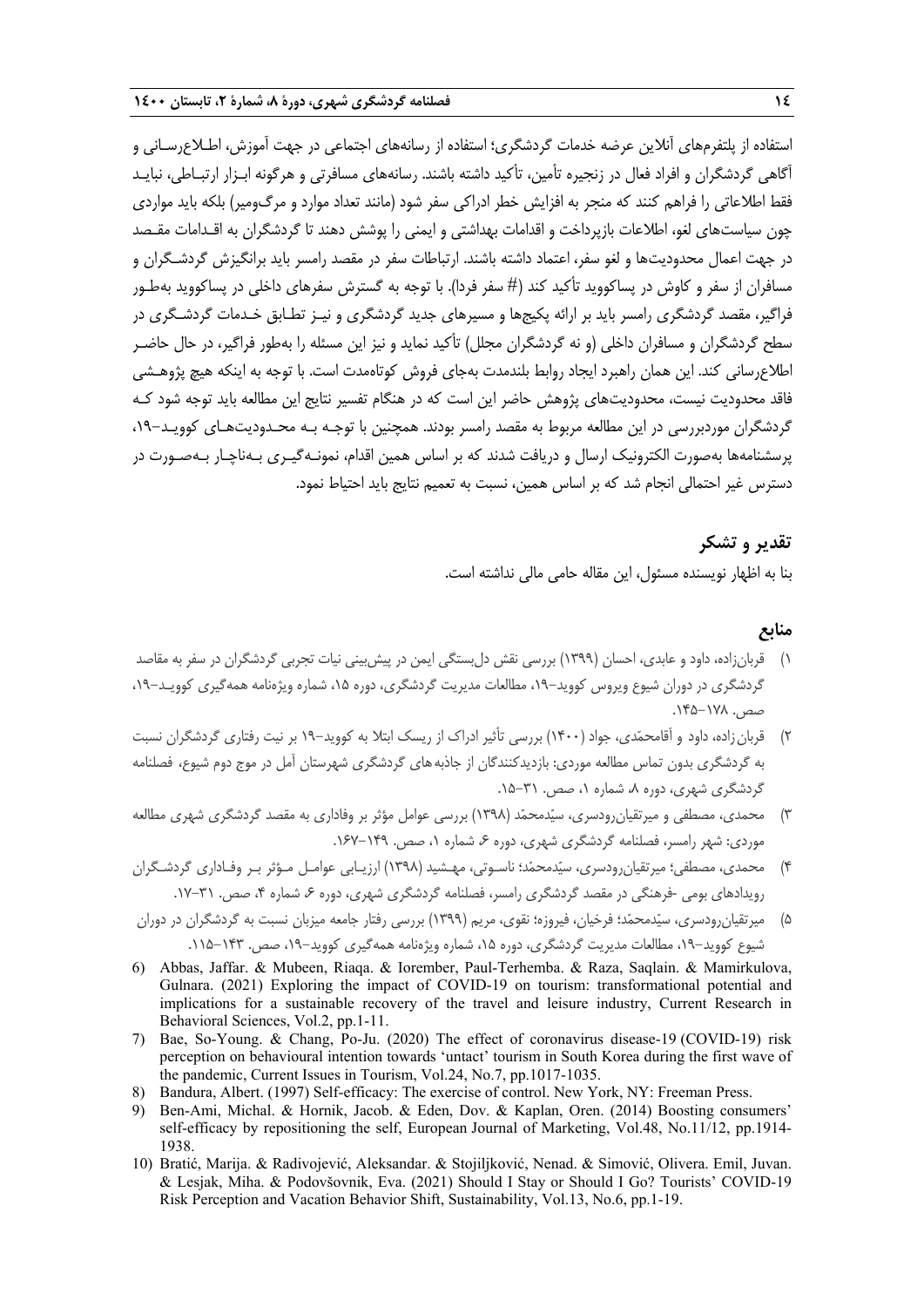- 11) Cahyanto, Ignatius. & Wiblishauser, Michael. & Pennington-Gray, Lori. & Schroeder, Ashley. (2016) The dynamics of travel avoidance: The case of Ebola in the US, Tourism Management Perspectives, Vol.20, pp.195-203.
- 12) Cao, Wenjun. & Fang, Ziwei. & Hou, Guoqiang. & Han, Mei. & Xu, Xinrong. & Dong, Jiaxin. & Zheng, Jianzhong. (2020) The psychological impact of the COVID-19 epidemic on college students in China, Psychiatry Research, Vol. 287, pp.1-5.
- 13) Cassidy, Clare. & O'Connor, Rory-C. & Howe, Christine. & Warden, David. (2004) Perceived discrimination and psychological distress: The role of personal and ethnic self-esteem, Journal of Counseling Psychology, Vol.51, No.3, pp.329-339.
- 14) Chang, Chia-Lin. & McAleer, Michael. & Ramos, Vicente. (2020) A charter for sustainable tourism after COVID-19, Sustainability, Vol.12, pp.1-4.
- 15) Chebli, Amina. & Ben Said, Foued. (2020) The impact of Covis-19 on tourist consumption behaviour: a perspective article, Journal of Tourism Management Research, Vol.7, No.2, pp.196-207.
- 16) Chew, Elaine-Yin-Teng. & Jahari, Siti-Aqilah. (2014) Destination image as a mediator between perceived risks and revisit intention: A case of post-disaster Japan, Tourism Management, Vol.40, pp.382-393.
- 17) Doby, Victoria-J. & Caplan, Robert-D. (1995) Organizational stress as threat to reputation: Effects on anxiety at work at at home, Academy of Management Journal, Vol.38, No.4, pp.1105-1123.
- 18) Doran, Rouven. & Hanss, Daniel. & Larsen, Svein. (2010) Attitudes, efficacy beliefs, and willingness to pay for environmental protection when travelling, Tourism and Hospitality Research, Vol.15, No.4, pp.281-292.
- 19) Fenichel, Eli-P. & Kuminoff, Nicolai-V. & Chowell, Gerardo. (2013) Skip the trip: air travelers' behavioral responses to pandemic influenza, PloS one, Vol.8, Issue.3, pp.1-13.
- 20) Fishbein, Martin. & Ajzen, Icek. (2015) Predicting and changing behavior: The reasoned action approach. New York, NY: Psychology Press.
- 21) Ghorbanzadeh, Davood. & Abedi, Ehsan. (2020) Investigating the Role of Secure Attachment in Predicting the Experimental Intentions of Tourists in Traveling to Tourism Destination during the COVID -19 outbreak, Tourism Management Studies, Vol.15, pp.145-177. [In Persian].
- 22) Ghorbanzadeh, Davood. & Aghamohammadi, Javad. (2021) Investigating the effect of perception of risk of Covid-19 on tourists' behavioral intention towards untact tourism Case study: Visitors to the tourist attractions of Amol city in the second wave of outbreak, Journal Urban Tourism, Vol.8, No.1, pp.15-31. [In Persian].
- 23) Gössling, Stefan. Scott, Daniel. & Hall, C. Michael. (2020) Pandemics, tourism and global change: a rapid assessment of COVID-19, Journal of Sustainable Tourism, Vol.29, Issue.1, pp.1-20.
- 24) Gretzel, Ulrike. & Fuchs, Matthias. & Baggio, Rodolfo. & Hoepken, Wolfram. & Law, Rob. & Neidhardt, Julia. Pesonen, Juho. & Zanker, Markus. & Xiang, Zheng. (2020) e-Tourism beyond COVID-19: a call for transformative research, Information Technology & Tourism, Vol.1, Issue.22, pp.187-203.
- 25) Hotle, Susan. & Murray-Tuite, Pamela. & Singh, Kunal. (2020) Influenza risk perception and travelrelated health protection behavior in the US: insights for the aftermath of the COVID-19 outbreak, Transportation Research Interdisciplinary Perspectives, Vol.5, pp.1-8.
- 26) Kock, Florian. & Nørfelt, Astrid. & Josiassen, Alexander. & Assaf, A. George. & Tsionas, Mike. G. (2020) Understanding the COVID-19 tourist psyche: The evolutionary tourism paradigm, Annals of tourism research, Vol.85, pp.1-13.
- 27) Kozak, Metin. & Crotts, John. C. & Law, Rob. (2007) The impact of the perception of risk on international travelers, International Journal of Tourism Research, Vol.9, No.4, pp.233-242.
- 28) Liu, Dong. & Baumeister, Roy. F. & Veilleux, Jennifer. C. & Chen, Caixia. & Liu, Wenjun. & Yue, Yongjie. & Zhang, Shi. (2020) Risk factors associated with mental illness in hospital discharged patients infected with COVID-19 in Wuhan, China, Psychiatry Research, Vol.292, pp.1-7.
- 29) MacIntyre, C. Raina. (2020) Global spread of COVID-19 and pandemic potential, Global Biosecurity, Vol.1, No.3, pp.1-3.
- 30) Mirtaghian Rudsari, Seyyed Mohammad. & Farokhian, Firozeh, Naghavi, Maryam. (2020) Investigation of Residents' Behavior towards Tourists during COVID-19 Outbreak, Tourism Management Studies, Vol.15, pp.115-143. [In Persian].
- 31) Mohammadi, Mostafa. & Mirtaghian Rudsari, Seyyed Mohammad. & Nasouti, Mahshid. (2020) Evaluation of Factors Affecting the Loyalty of Local-Cultural Events Tourists in Ramsar Tourism Destination, Journal Urban Tourism, Vol.6, No.4, pp.17-31. [In Persian].
- 32) Mohammadi, Mostafa. & Mirtaghian Rudsari, Seyyed Mohammad. (2019) Investigating the Factors Affecting the Loyalty of Urban Destination Case Study: Ramsar City, Journal Urban Tourism, Vol.6, No.1, pp.149-167. [In Persian].